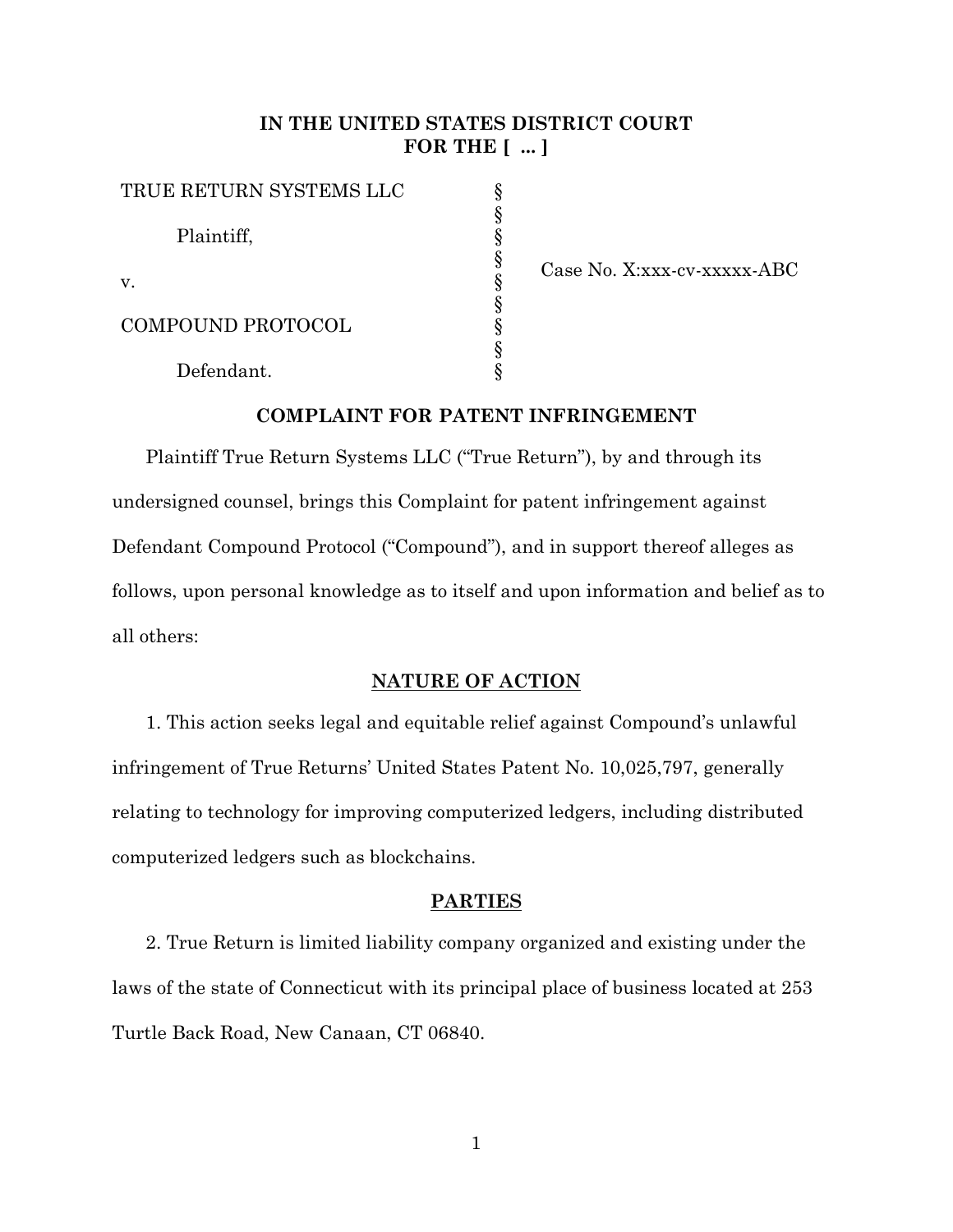3. Upon information and belief, Compound is a decentralized autonomous organization controlled and operating at the Ethereum blockchain contract address 0xc00e94cb662c3520282e6f5717214004a7f26888 and operating from the website [https://compound.finance/.](https://compound.finance/)

4. On information and belief, in January 2018, Robert Leshner introduced the Protocol and the name "Compound" in an online blog post on Medium, and informed readers that Compound was in the process of developing the Protocol.

5. On information and belief, in September 2018, Compound [Labs] deployed the Protocol to the Ethereum mainnet.

6. Compound was launched for the principal purposes of creating a cryptocurrency lending business and marketplace governed by the owners of the COMP token and Compound Labs Inc. (as Compound's initial administrator and software provider). The ownership and governance rights of Compound are based on COMP tokens created and distributed by Compound; Compound Labs, Inc. and Robert Leshner are holders of COMP tokens. Compound Labs, Inc. is located at 3001 19th Street Suite 200, San Francisco, CA 94110 but on information and belief, Compound (the Protocol) operates, by design, without a U.S. address or location.

7. Investment tokens in Compound are freely tradable in the U.S. on the largest cryptocurrency exchanges including Coinbase, Gemini, and Kraken. Similarly, access to Compound's borrowing and lending technology services are available throughout the U.S.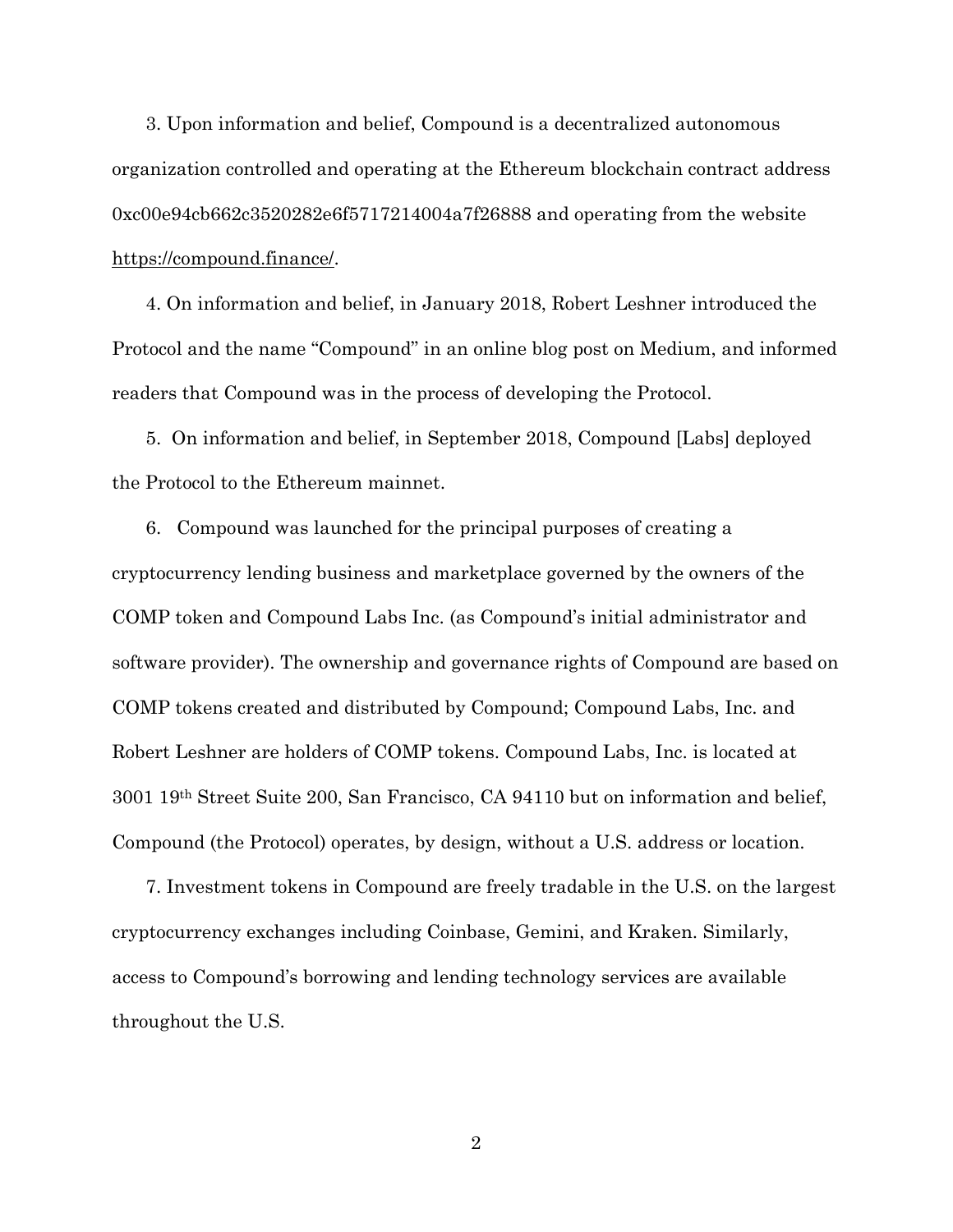8. On information and belief, Compound is not formally organized as a corporation, LLC, partnership, or other recognized organization type which would serve to limit the liability of its COMP token owners.

#### **JURISDICTION AND VENUE**

9. This is an action for patent infringement arising under the patent laws of the United States, 35 U.S.C. §§ 1 et seq.

10. This Court has exclusive subject matter jurisdiction under 28 U.S.C. §§ 1331 and 1338(a). This Court has personal jurisdiction over Defendant because it has engaged in systematic and continuous business activities in this District. As described below, Defendant has committed acts of patent infringement giving rise to this action within this District.

11. Venue is proper in this District under 28 U.S.C. § 1400(b), because Defendant has committed acts of patent infringement in this District. In addition, Plaintiff has suffered harm in this District.

#### **TRUE RETURN AND THE '797 PATENT**

12. True Return was founded by Jack Fonss.

13. Mr. Fonss is a technology consultant focusing on financial technology (FinTech) platforms and offerings. After college, Mr. Fonss was a computer programmer and systems analyst at both McKinsey & Company and Morgan Stanley & Co on a range of platforms, operating systems, and computer languages. He has consulted for numerous asset managers and technology companies on a wide variety of FinTech issues related to funds, trading systems, and digital currencies.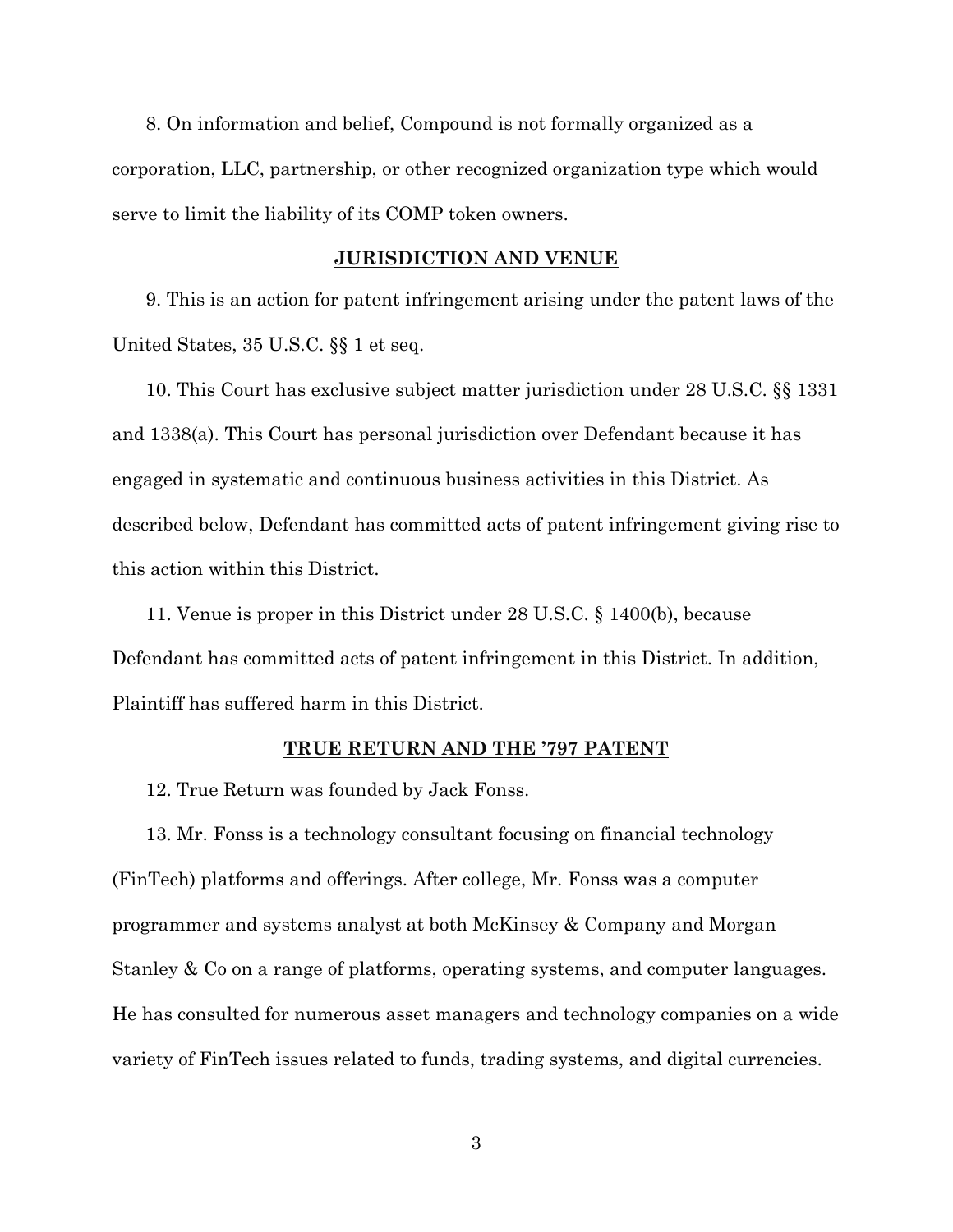14. Mr. Fonss founded and managed AccuShares Investment Management, LLC ("AccuShares"), a FinTech startup offering innovative technological solutions to problems limiting exchange traded funds. While running AccuShares, Mr. Fonss was the principal inventor of a range of systems and software technologies which have been adopted by many crypto-currency, digital money, and exchange middleware environments.

15. By 2015, Mr. Fonss recognized that distributed computerized ledger technology (including blockchain technology) provided the potential to improve computer system environments and their interaction with real-world assets and electronically published data sources. In particular, Mr. Fonss' work included the design and integration of separate linked ledgers and architectures for computer system efficiency, security and persistent auditability.

16. Mr. Fonss worked through the issues and invented distributed computerized ledger technologies that could, among other applications, efficiently integrate onchain and off-chain data and processes for improved computer system efficiency and security. He filed a provisional patent application for his invention with the U.S. Patent and Trademark Office on February 23, 2018 and a non-provisional patent application on March 16, 2018.

17. On July 17, 2018 the U.S. Patent and Trademark Office duly and legally issued U.S. Patent No. 10,025,797 (the "'797 Patent"), naming Jack Fonss as the inventor. The '797 Patent is entitled "Method and System for Separating Storage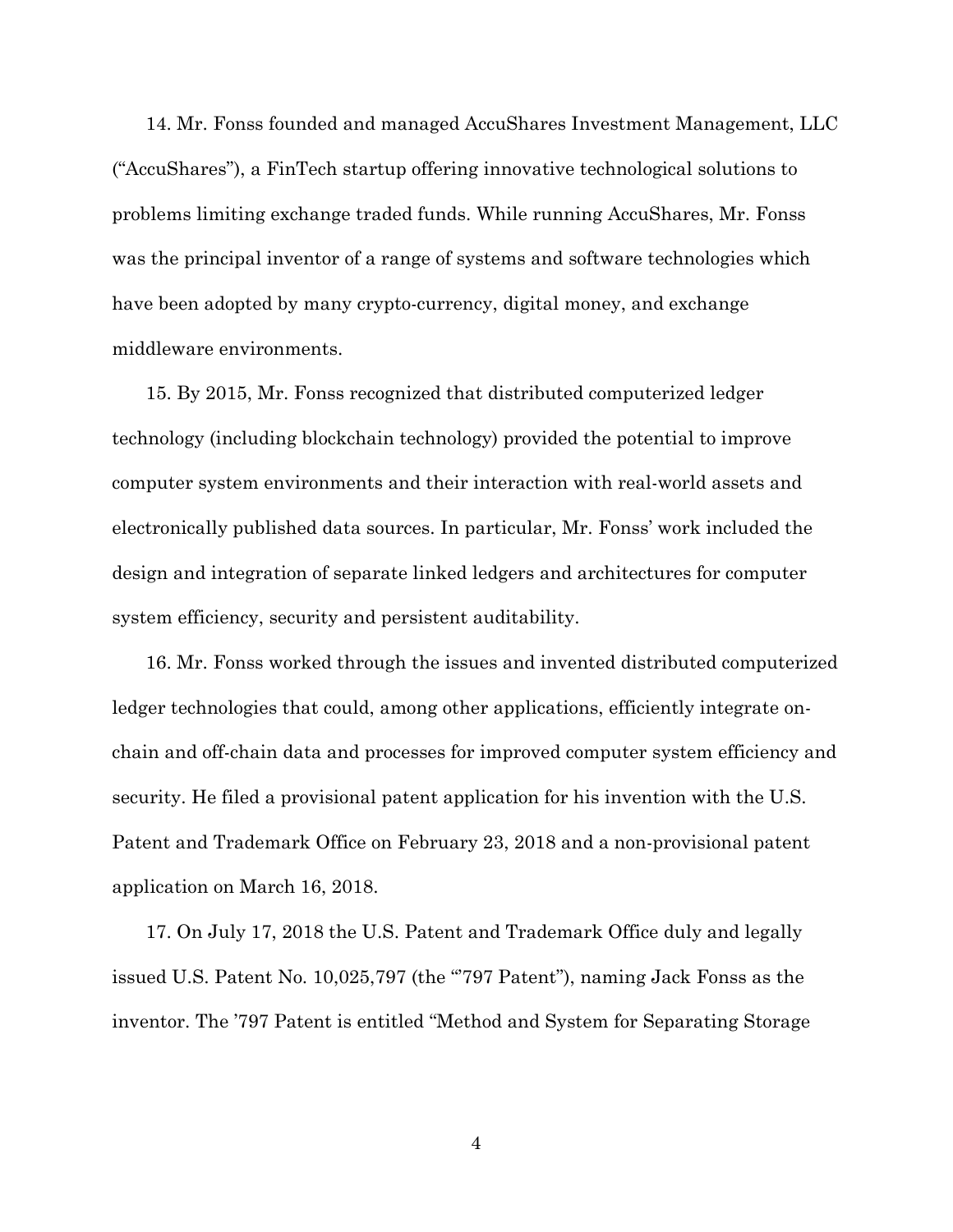and Process of a Computerized Ledger For Improved Function." A true and correct copy of the '797 Patent is attached hereto as **Exhibit A**.

18. The '797 Patent is generally directed to systems and methods that improve distributed-ledger technology by addressing computational, time, storage, and security constraints inherent to distributed ledgers (such as blockchains). The general approach of the '797 Patent is to separate certain processing and storage functions from a base distributed computerized ledger (such as a blockchain) but link such separated processing and storage to the base distributed computerized ledger.

19. The systems and methods of the '797 Patent can be generally understood with reference to the exemplary embodiment depicted in Figure 18 of the '797 Patent, which is reproduced in annotated form below.

20. An exemplary differentials processing/storage system (in green) includes a differentials computer node (item 191) and a differential storage unit (item 188) linked to one or more electronically published time-sequenced data streams or descriptive differentials (items 183, 184, 185, in orange). The system processes (187)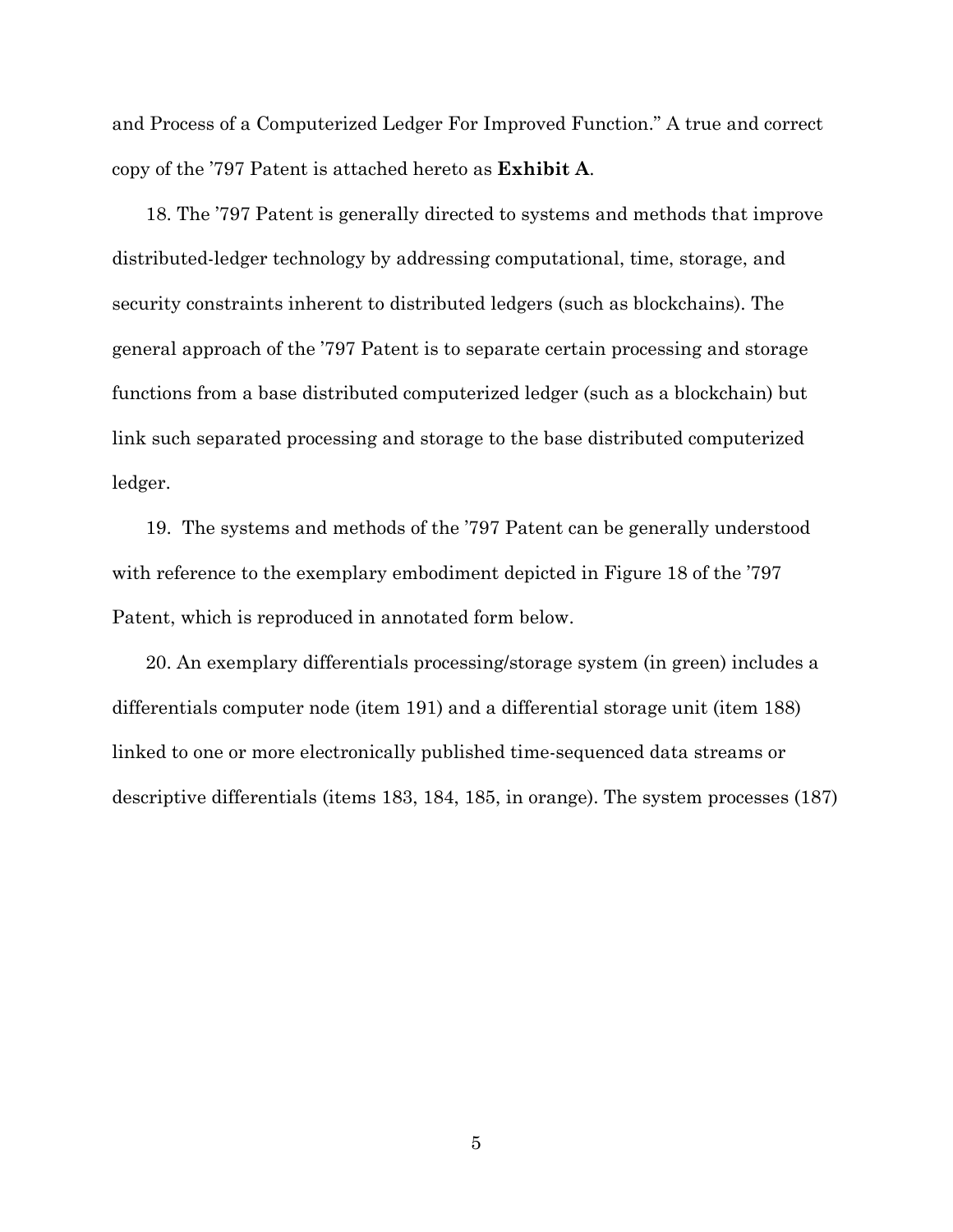data from the data stream / descriptive differentials (183, 184, 185) and stores the processed data on the differential storage unit (188). For example, the system may  $19<sup>c</sup>$ process logistical data provided 194 by a shipping network, financial 188 data and market prices provided by an exchange, or 187 information provided by a news 186 outlet.

21. The differentials processing/storage system (in green) is also linked to a base distributed computer ledger



("DCL," 181, in cyan) that includes one or more transaction records. The system processes (187, 190, 191) differential data (188) to link the differential data (188) to the DCL, which can then, e.g., update a transaction record of the DCL (181) according to the differential data (188).

22. This system improves over the prior-art distributed computerized ledgers in a number of ways including moving certain functionality and storage off the DCL while simultaneously allowing the DCL to utilize exogenous data to update transaction records on the DCL. This is possible because the differentials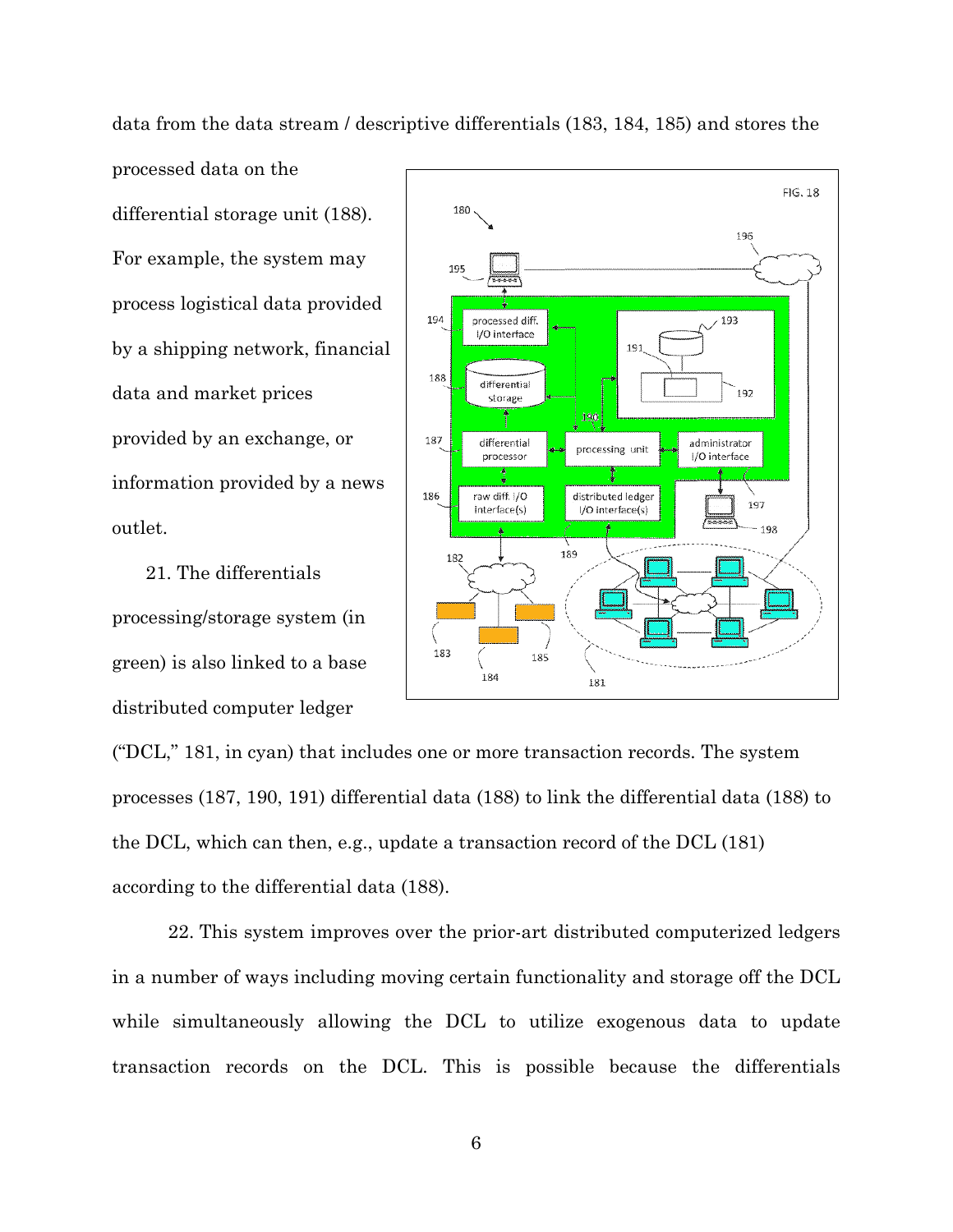processing/storage system links the DCL to the exogenous data while keeping and implementing certain computing-intense processes and storage-intense data so that the DCL is not burdened with such. This provides several technological advantages. For instance, processing and storage constraints inherent to a DCL are overcome by shifting certain processing and storage to a differentials processing/storage system. Similarly, security issues related to exposing DCL processes to the public are ameliorated by shifting processes to the differentials processing/storage node. Through a layered or parallel architecture, system access, processing, and storage can be performed more efficiently, and distributed ledgers such as blockchains can realize increase functionality.

#### **COMPOUND**

23. Compound provides methods and systems that use a processing/storage system to link published data to a distributed computerized ledger, specifically a blockchain.

24. Compound establishes the Compound blockchain data environment which includes the Compound Protocol and related system components; on belief and information, the system components and integrations of Compound were provided by and performed by Compound Labs Inc. The Compound blockchain data environment creates and manages the cTokens (an Ethereum compliant representation of balances supplied to Compound) and COMP (ownership and governance) interests.

25. Compound is a self-described "algorithmic, autonomous interest rate protocol" which operates as a decentralized autonomous organization for the benefit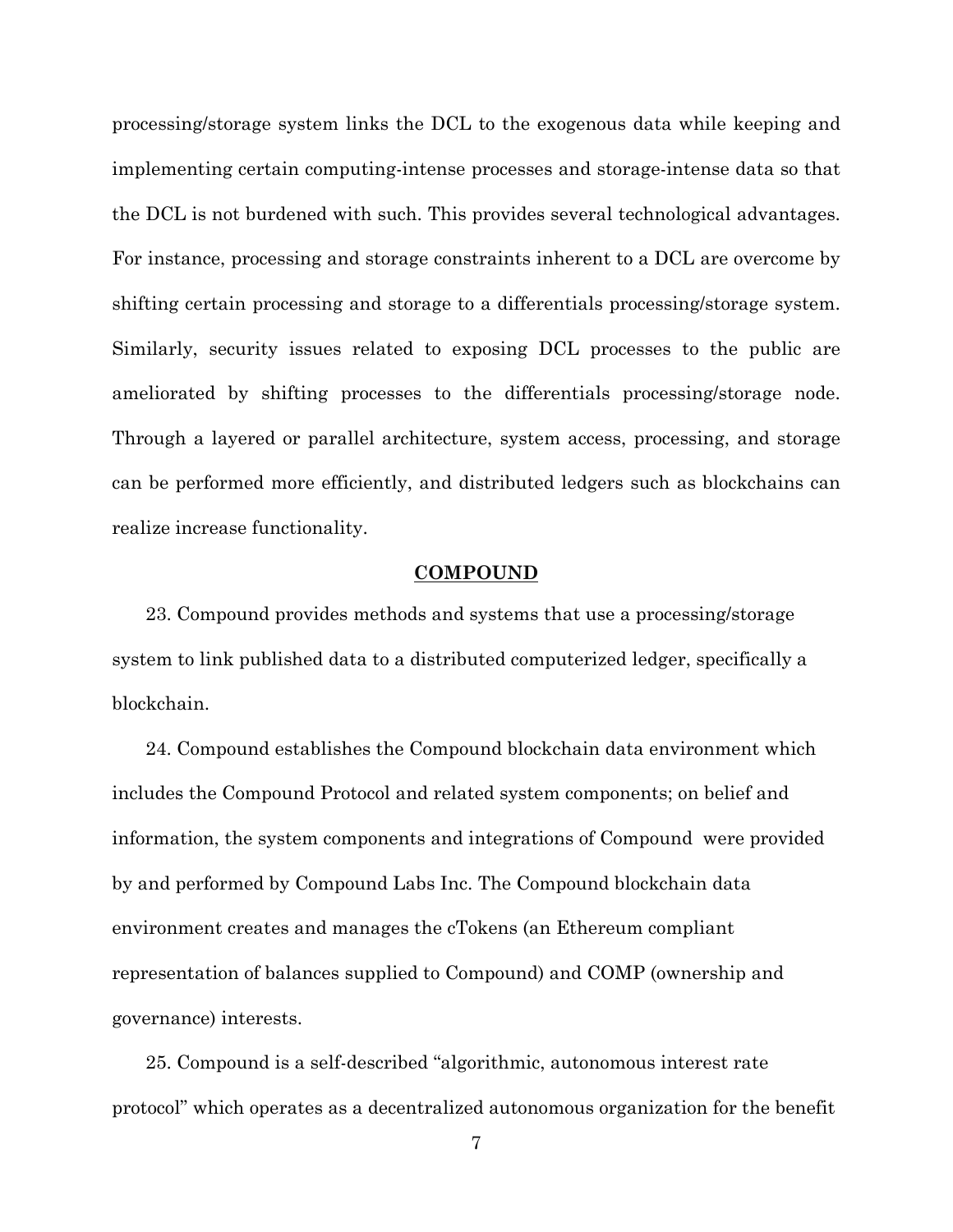COMP token owners. Compound operates autonomously, carrying out the business of creating and maintaining its cToken balances, and running its decentralized cryptocurrency borrowing and lending ecosystem for the benefit and profit of the COMP token owners. Compound has been periodically controlled by an administrator account which was originally operated by Compound Labs Inc. The administrator's centralized control is subject to a timelock delay to promote Compound's autonomous character.

26. The COMP token is the currency for the ownership, operation, and governance of the Compound blockchain integrated system. Compound ownership and governance, through the COMP token, is based on collective management and decision making by the business owners, where owners collectively submit proposals, and owners vote on proposals in proportion to their proportional investment in COMP ownership tokens.

27. As of February 3, 2022, Compound maintains approximately 10,000,000 COMP tokens for the purposes of owning, funding, governing, and promoting Compound's cryptocurrency banking. The current market value of COMP ownership tokens is approximately \$1.2 billion as of February 3, 2022.

28. Compound and Compound Labs Inc. develop and promote the Compound blockchain environment to individuals and institutions in the U.S. in large part to expand the use and adoption of the COMP token and thereby increase the value of the COMP token. COMP is widely regarded as a cryptocurrency investment asset, and a number of pooled investment funds have registered funds with the U.S.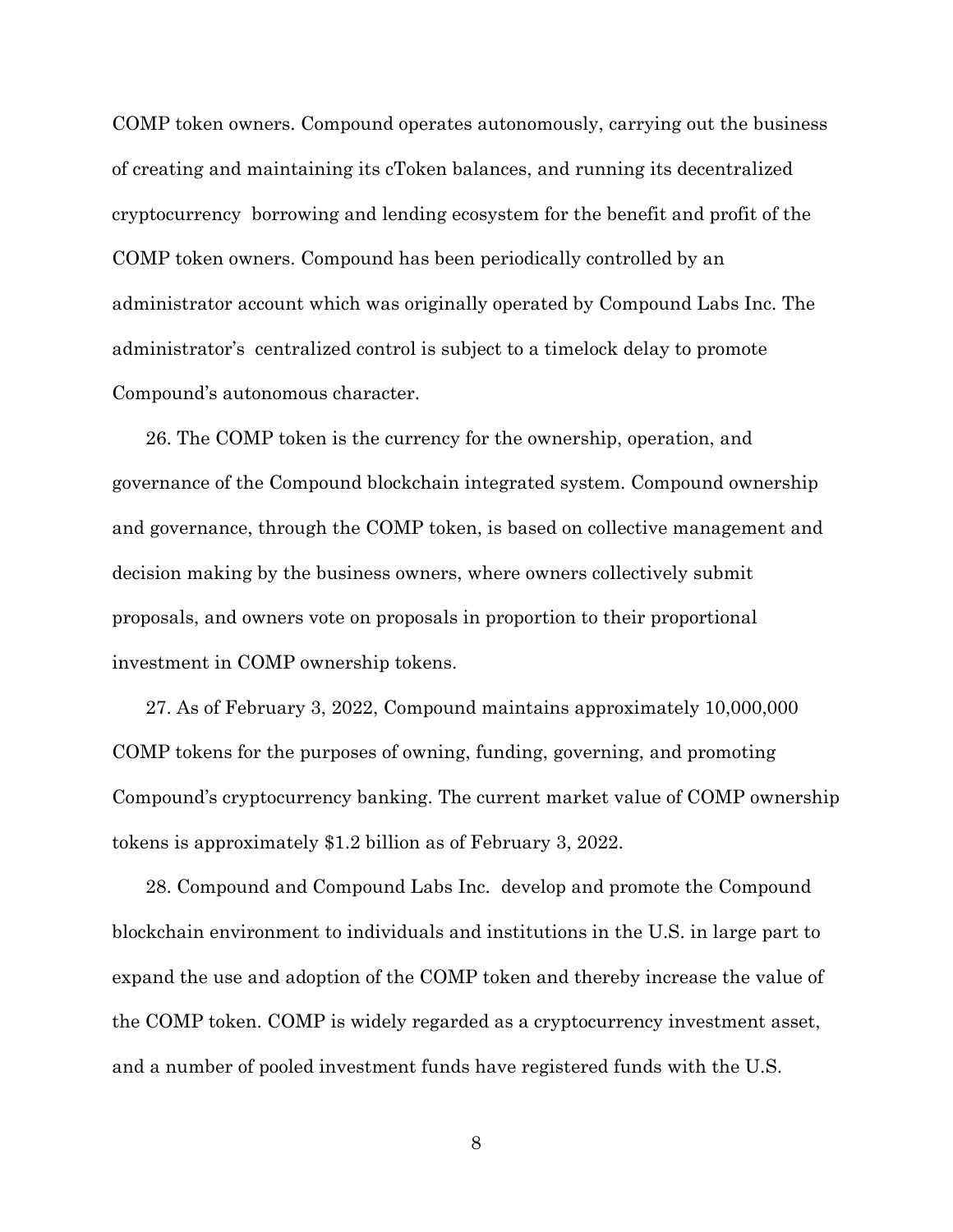Securities and Exchange Commission for investors to gain access to COMP and its expected returns from price appreciation.

29. Compound's mainnet launch was in September 2018, and Compound was upgraded to a version 2 in May 2019. Prior to May 2020, Compound's protocol balances remained below \$500 million. Since June 2020, Compound's balances have generally exceeded \$500 million. As of February 3, 2022, Compound balances exceed \$10.5 billion.

#### **COMPOUND SYSTEM**

30. Compound authored and published a whitepaper titled "Compound: The Money Market Protocol" ("Compound Whitepaper"). A true and correct copy of this publication is attached hereto as Exhibit B.

31. In the Compound Whitepaper, Compound states: "Governance: Compound will begin with centralized control of the protocol (such as choosing the interest rate)".

32. In the Compound Whitepaper, Compound states: "The [interest rate] demand curve is codified through governance …governance will begin with centralized control"

33. In the Compound Whitepaper, Compound states: "the history of each interest rate, for each money market, is captured by an Interest Rate Index, which is calculated each time an interest rate changes…."

34. In the Compound Whitepaper, Compound states: "assets supplied to a market are represented by an ERC-20 token balance ("cToken") which entitles the owner to an increasing quantity of the underlying asset"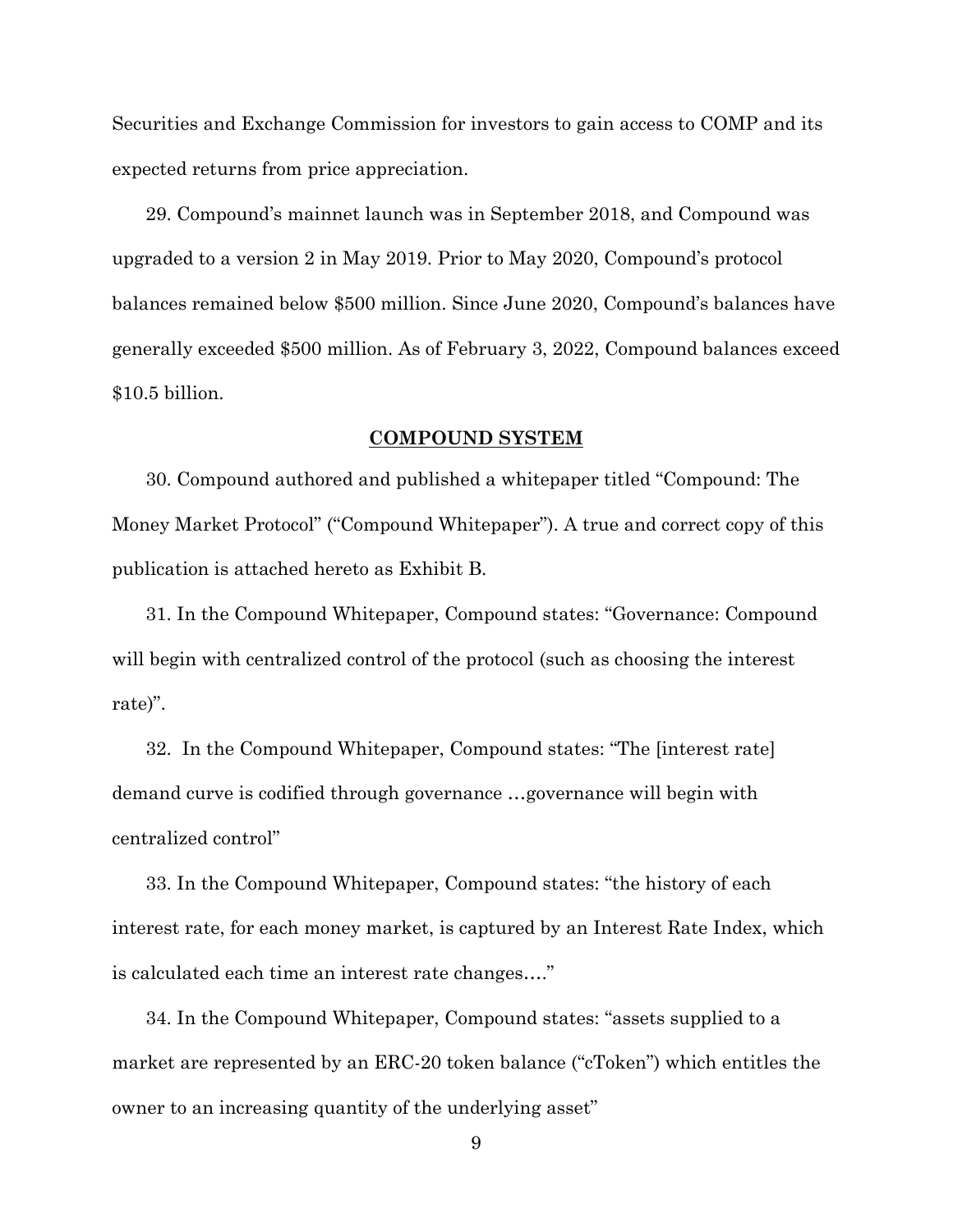35. In the Compound Whitepaper, Compound states: "Each money market is unique to an Ethereum asset (such as Ether, an ERC-20 stablecoin) ….and contains a transparent and publically-inspectable ledger with a record of all transactions …"

36. In the Compound Whitepaper, Compound states: "A Price Oracle maintains the current exchange rate of each supported asset…pools prices from the top 10 exchanges…used to determine a borrowing capacity and collateral requirements…"

37. In the Compound Whitepaper, Compound states: "Compound money markets are defined by an interest rate, applied to all borrowers uniformly which adjust over time…"

38. In the Compound Whitepaper, Compound states: "…as the market earns interest, its cToken becomes convertible into an increasing quantity of the underlying asset"

39. Compound authored and published an article titled "The Open Oracle System". A true and correct copy of this publication is attached hereto as Exhibit C.

40. In the Open Oracle System, Compound states: "The Compound protocol currently relies on a price feed, maintained by our team, to determine each user's borrowing capacity and to measure liquidation thresholds."

41. Compound authored and published an article titled "Compound API Introduction". A true and correct copy of this publication is attached hereto as Exhibit D.

42. In the Compound API Introduction, Compound states: "The market history service retrieves historical information about a market. You can use this API to find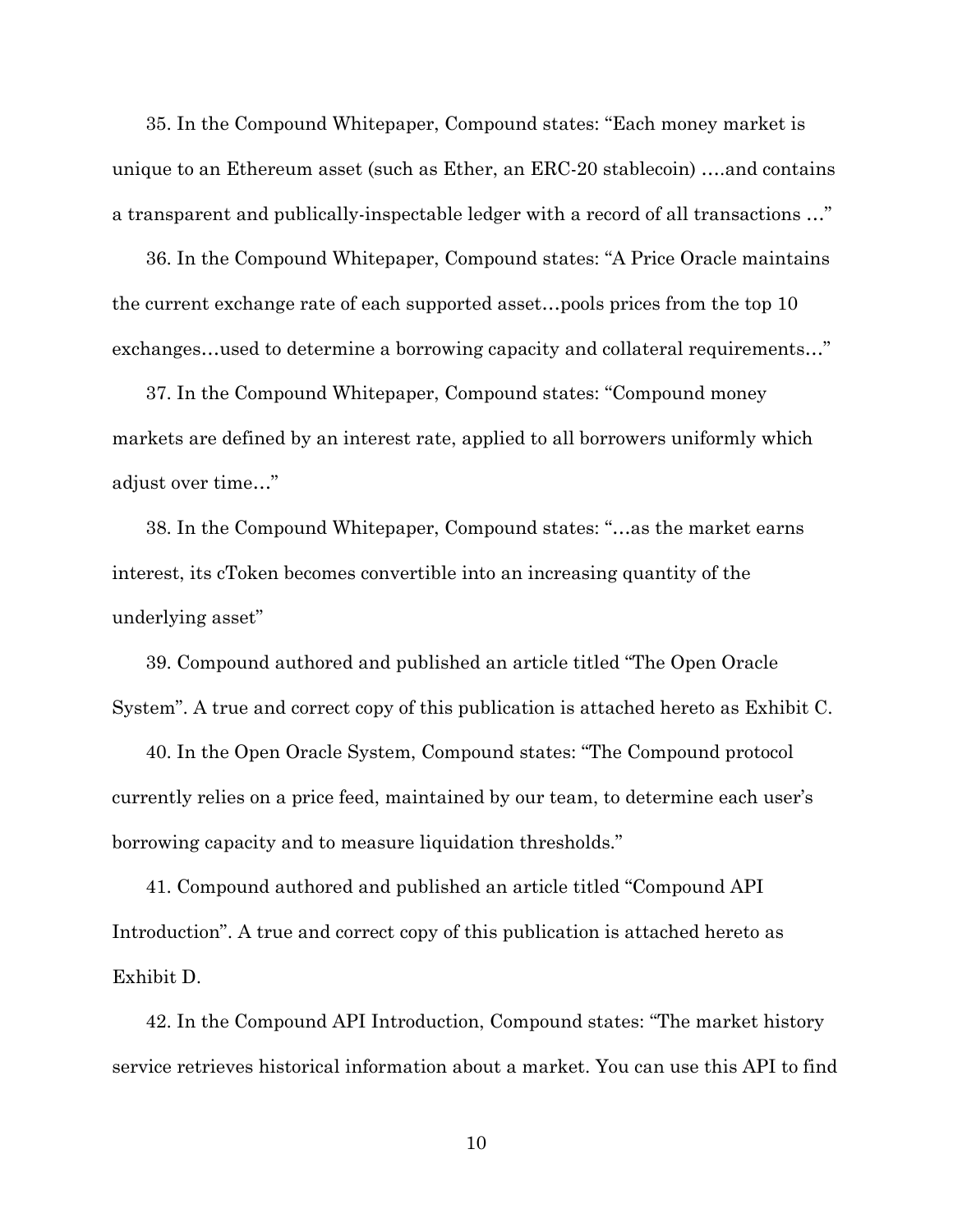out the values of interest rates at a certain point in time. Its especially useful for making charts and graphs of the time-series values."

43. In the Compound API Introduction, Compound states: "Returns 10 buckets of market data" and "fetch[\(https://api.compound.finance/api/v2/market\\_history..."](https://api.compound.finance/api/v2/market_history...).

44. In the Compound API Introduction, Compound states: "The market history graph API returns information about a market between two timestamps."

45. In the Compound API Introduction, Compound states: "The market history graph API response contains the rates for both suppliers and borrowers, as well as the sequence of total supply and borrows for the given market."

46. Compound authored and published an article titled "Open Price Feed". A true and correct copy of this publication is attached hereto as Exhibit E.

47. In the Open Price Feed, Compound states: "If valid, the UniswapAnchoredView is updated with the asset's price. If invalid, the price data is not stored."

48. In the Open Price Feed, Compound states: "UniswapAnchoredView only stores prices that are within an acceptable bound of the Uniswap time-weighted average price and are signed by a reporter. Also contains logic that upscales the posted prices into the format that Compound's Comptroller expects."

49. In the Open Price Feed, Compound states: "The Open Price Feed accounts price data for the Compound protocol. The protocol's Comptroller contract uses it as a source of truth for prices."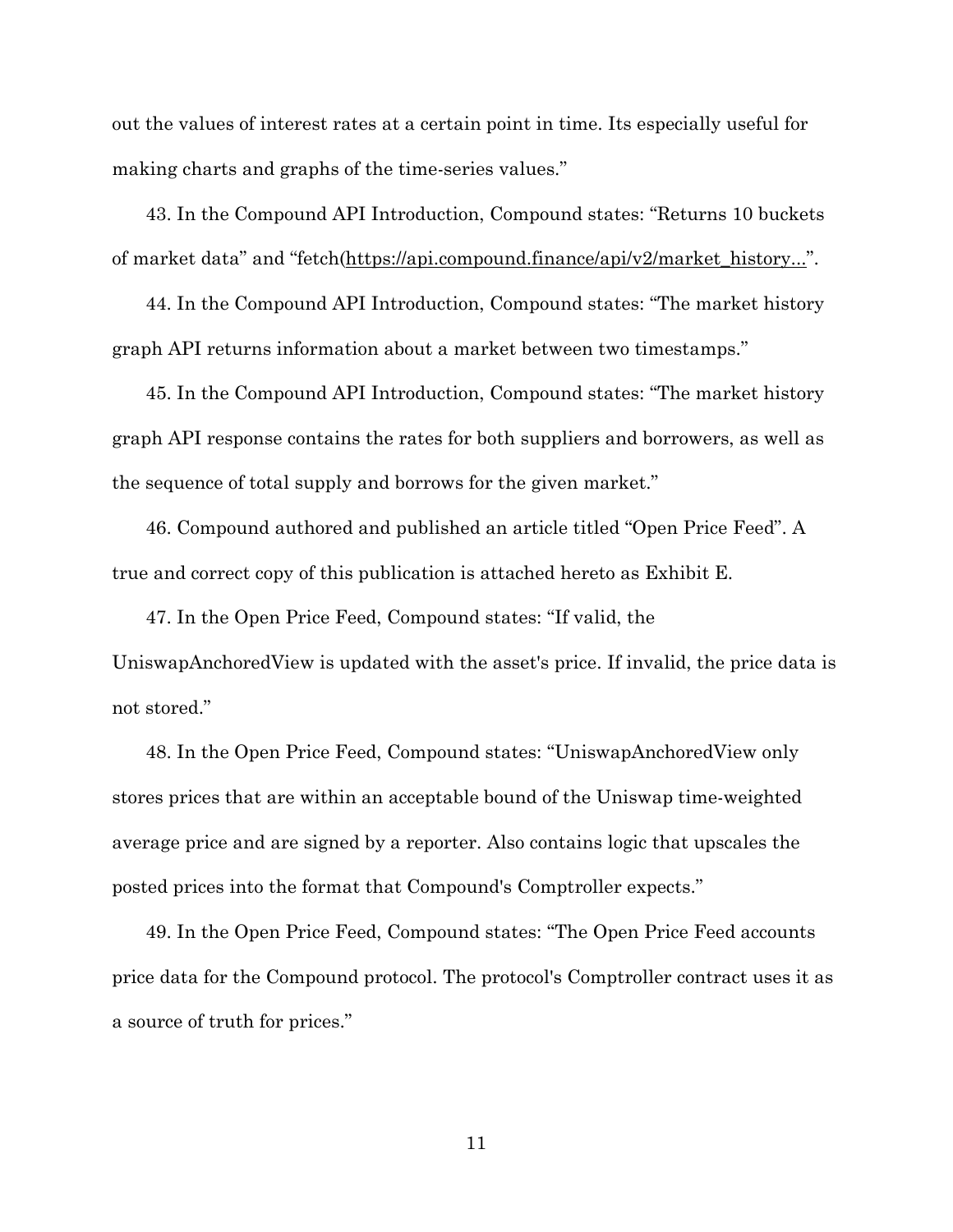50. In the Open Price Feed, Compound states: "The Compound Protocol uses a View contract ("Price Feed") which verifies that reported prices fall within an acceptable bound of the time-weighted average price of the token/ETH pair on Uniswap v2, a sanity check referred to as the Anchor price."

51. In the Open Price Feed, Compound states: "Anchor Period - Get the anchor period, the minimum amount of time in seconds over which to take the timeweighted average price from Uniswap."

52. In the Open Price Feed, Compound states: "Anchor Bounds: Get the highest and lowest ratio of the reported price to the anchor price that will still trigger the price to be updated. Given in 18 decimals of precision."

53. Compound authored and published FAQ (frequently asked questions) on its website titled "Compound FAQ". A true and correct copy of this publication is attached hereto as Exhibit F.

54. In the Compound FAQ, Compound states: "When you supply assets to the Compound protocol, your balance is represented as a cToken, which can be transferred, traded, or programmed by developers to create new experiences. Think a cToken like a receipt [sic] — it's used to show who owns a balance inside Compound.."

55. In the Compound FAQ, Compound states: "In each market, interest rates are determined algorithmically (based on supply and demand), and interest accrues every Ethereum block."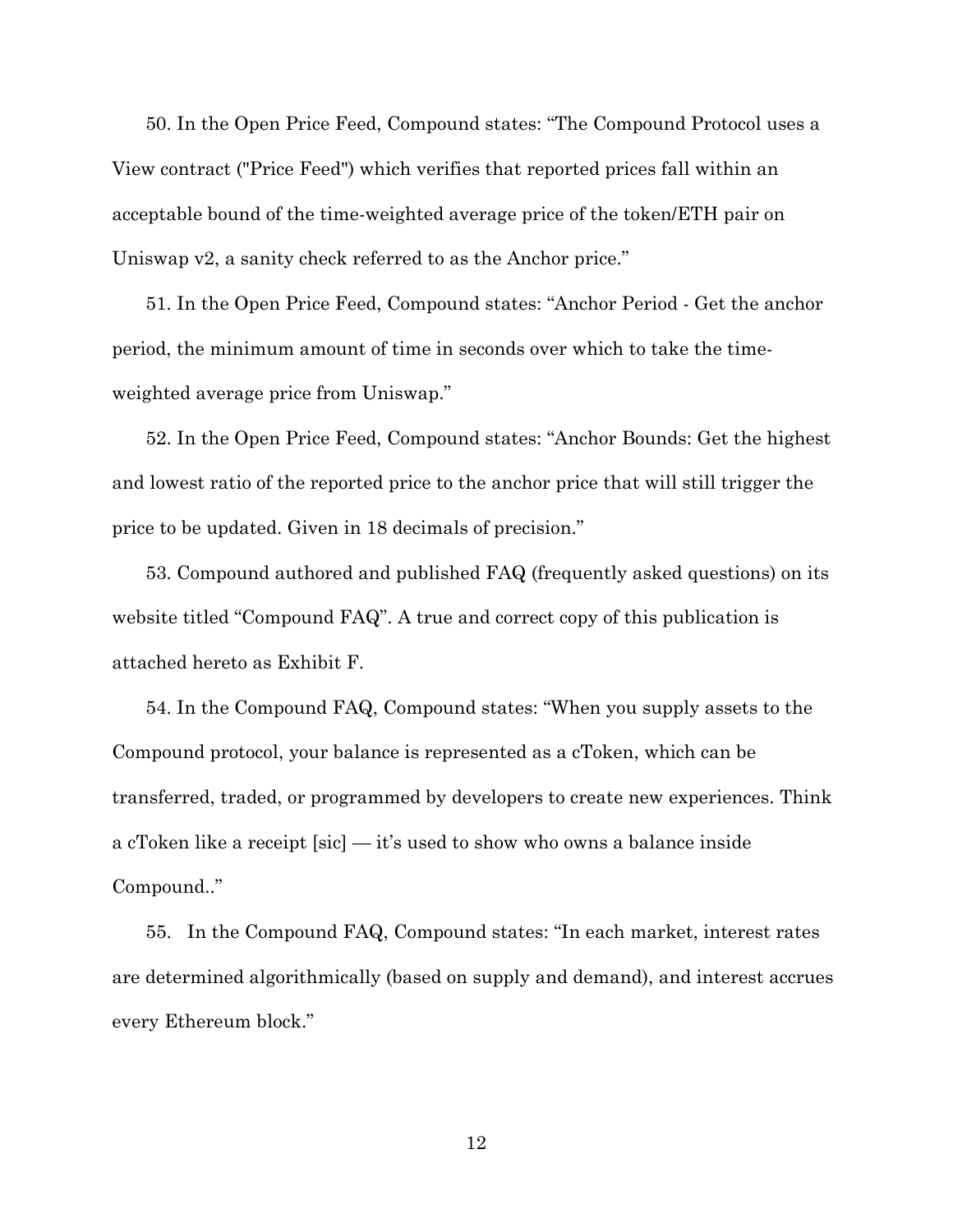56. In the Compound FAQ, Compound states: "Compound is managed by a decentralized community of COMP token-holders and their delegates, who propose and vote on upgrades to the protocol."

57. Compound authored and published a codebase post titled "compoundfinance/open-oracle". A true and correct copy of this publication is attached hereto as Exhibit G.

58. In the codebase post open-oracle, Compound states: "The Open Price Feed accounts price data for the Compound protocol. The protocol's Comptroller contract uses it as a source of truth for prices. Prices are updated by Chainlink Price Feeds. The codebase is hosted on GitHub, and maintained by the community."

59. In the codebase post open-oracle, Compound states: "The Open Oracle is a standard and SDK allowing reporters to sign key-value pairs (e.g. a price feed) that interested users can post to the blockchain. The system has a built-in view system that allows clients to easily share data and build aggregates (e.g. the median price from several sources)."

60. Compound authored and published a documentation titled "cTokens Introduction". A true and correct copy of this publication is attached hereto as Exhibit H.

61. In cTokens Introduction, Compound states: "Each asset supported by the Compound Protocol is integrated through a cToken contract, which is an EIP-20 compliant representation of balances supplied to the protocol. By minting cTokens, users (1) earn interest through the cToken's exchange rate, which increases in value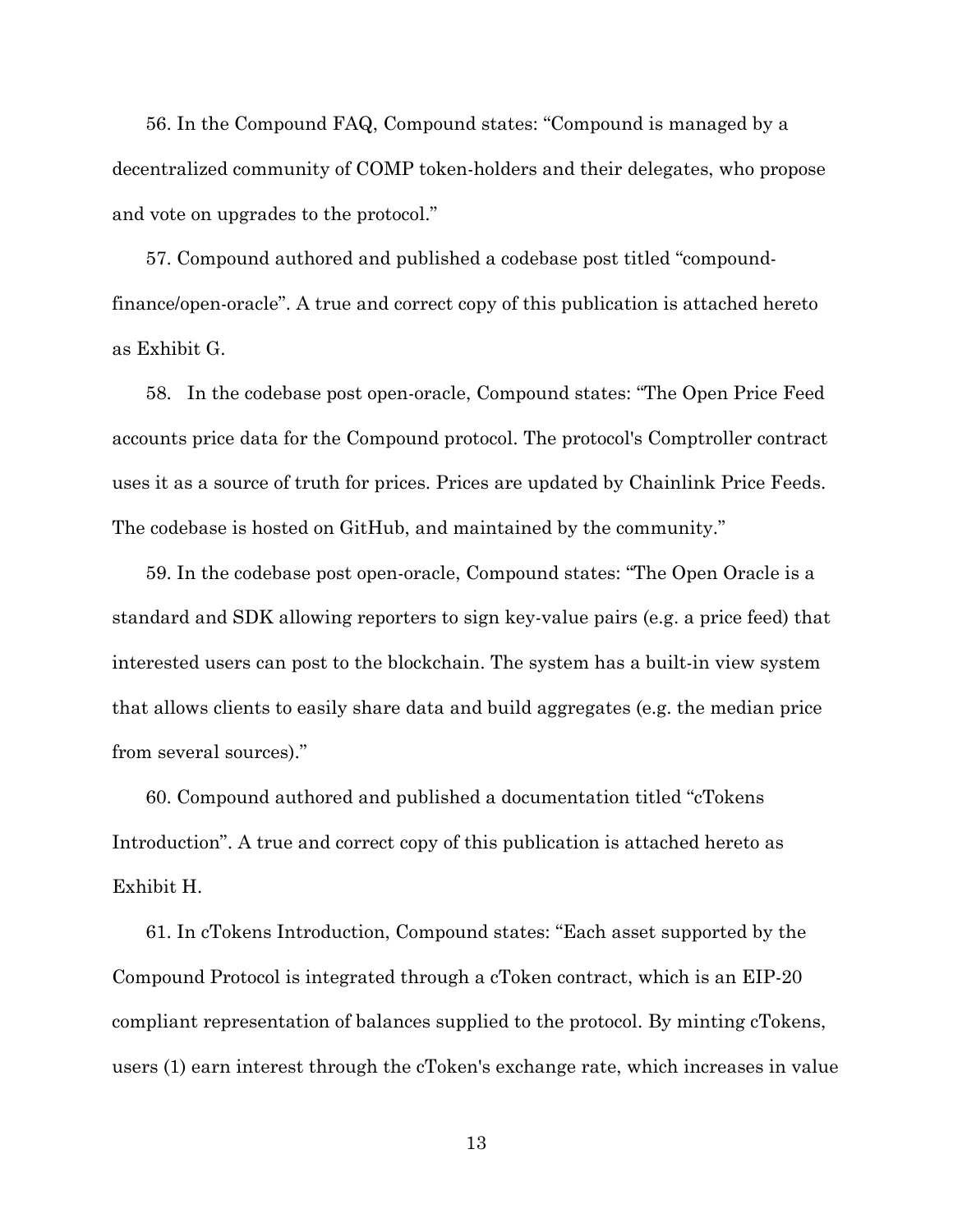relative to the underlying asset, and (2) gain the ability to use cTokens as collateral."

62. In cTokens Introduction, Compound states: "cTokens are the primary means of interacting with the Compound Protocol; when a user mints, redeems, borrows, repays a borrow, liquidates a borrow, or transfers cTokens, she will do so using the cToken contract. There are currently two types of cTokens: CErc20 and CEther. Though both types expose the EIP-20 interface, CErc20 wraps an underlying ERC-20 asset, while CEther simply wraps Ether itself."

63. Compound authored and published a documentation titled "Comptroller Introduction". A true and correct copy of this publication is attached hereto as Exhibit I.

64. In Comptroller Introduction, Compound states: "The Comptroller is the risk management layer of the Compound protocol; it determines how much collateral a user is required to maintain, and whether (and by how much) a user can be liquidated. Each time a user interacts with a cToken, the Comptroller is asked to approve or deny the transaction."

65. In Comptroller Introduction, Compound states: "The Comptroller maps user balances to prices (via the Price Oracle) to risk weights (called Collateral Factors) to make its determinations. Users explicitly list which assets they would like included in their risk scoring"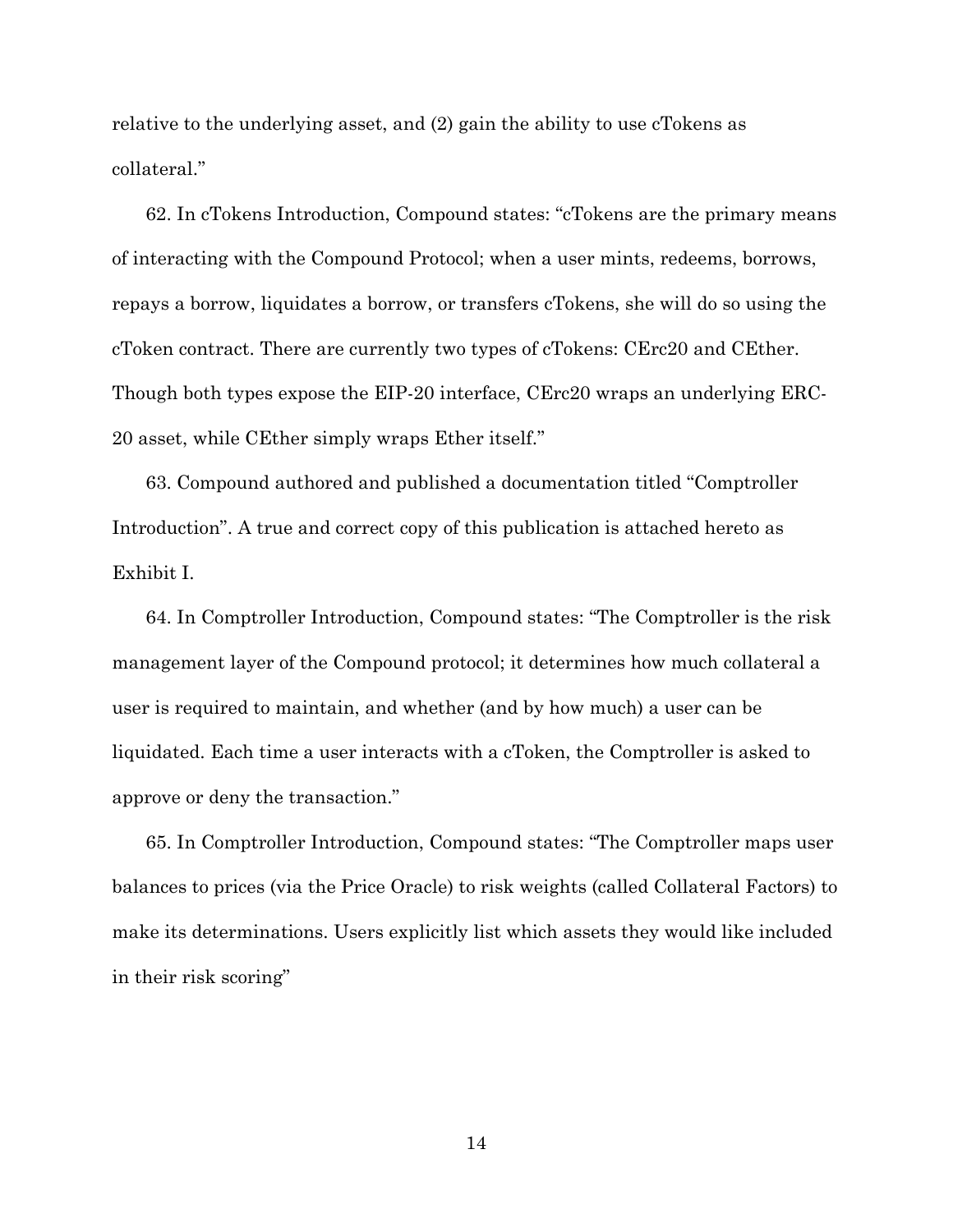66. Compound authored and published an article titled "Supplying Assets to the Compound Protocol". A true and correct copy of this publication is attached hereto as Exhibit J.

67. In Supplying Assets to the Compound Protocol, Compound states: "When users and applications supply an asset to the Compound Protocol, they begin earning a variable interest rate instantly. Interest accrues every Ethereum block (currently ~13 seconds), and users can withdraw their principal plus interest anytime."

68. In Supplying Assets to the Compound Protocol, Compound states:" Supplying Ether (ETH) to the Compound Protocol is as easy as calling the "mint" function in the Compound cEther smart contract. The "mint" function transfers ETH to the Compound contract address, and mints cETH tokens. The cETH tokens are transferred to the wallet of the supplier."

69. In Supplying Assets to the Compound Protocol, Compound states: "Remember that the amount of ETH that can be exchanged for cETH increases every Ethereum block, which is about every 13 seconds. There is no minimum or maximum amount of time that suppliers need to keep their asset in the protocol. See the varying exchange rate for each cToken by clicking on one at

## [https://compound.finance/markets.](https://compound.finance/markets)"

70. In Supplying Assets to the Compound Protocol, Compound states: "The Comptroller contract provides an easy to use function that calculates your account's liquidity, which is a USD-denominated value of the maximum allowed borrow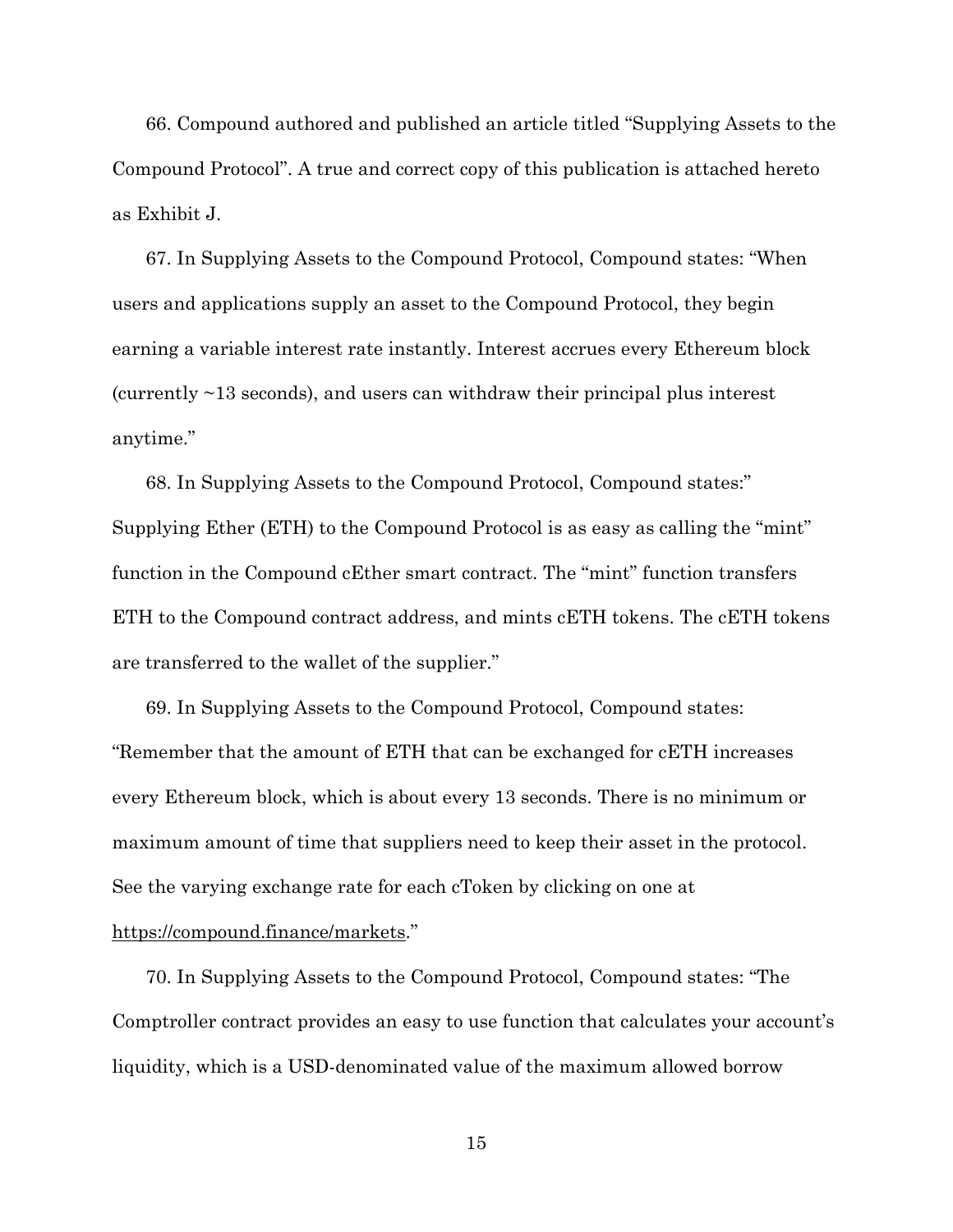amount. You should never borrow this much at once because your account would instantly be liquidated as soon as the protocol's "accrue interest" operation is executed."

71. In Supplying Assets to the Compound Protocol, Compound states: "Before we borrow ETH, we need to determine the maximum amount of ETH we can borrow. This is important because if we try to borrow more than we are allowed to, the operation will fail. Also, if we borrow too close to the limit, our account will be liquidated. This is done by calling the getAccountLiquidity function on the protocol's comptroller contract."

# **FIRST CLAIM FOR RELIEF (Infringement of U.S. Patent No. 10,025,797)**

72. True Return incorporates by reference its allegations in the preceding paragraphs of this Complaint.

73. The '797 Patent is valid and enforceable.

74. The '797 Patent is directed to patentable subject matter.

75. True Return owns all rights, title, and interest in the '797 Patent, and holds all substantial rights pertinent to this suit, including the right to sue and recover for all past, current, and future infringement.

76. Compound has and continues to directly infringe and/or indirectly infringe by inducement and/or contributory infringement, literally and/or under the doctrine of equivalents, the '797 Patent under 35 U.S.C. § 271.

77. Compound directly infringes the '797 Patent because it has made, used, and offered the Compound protocol, its related components and system services,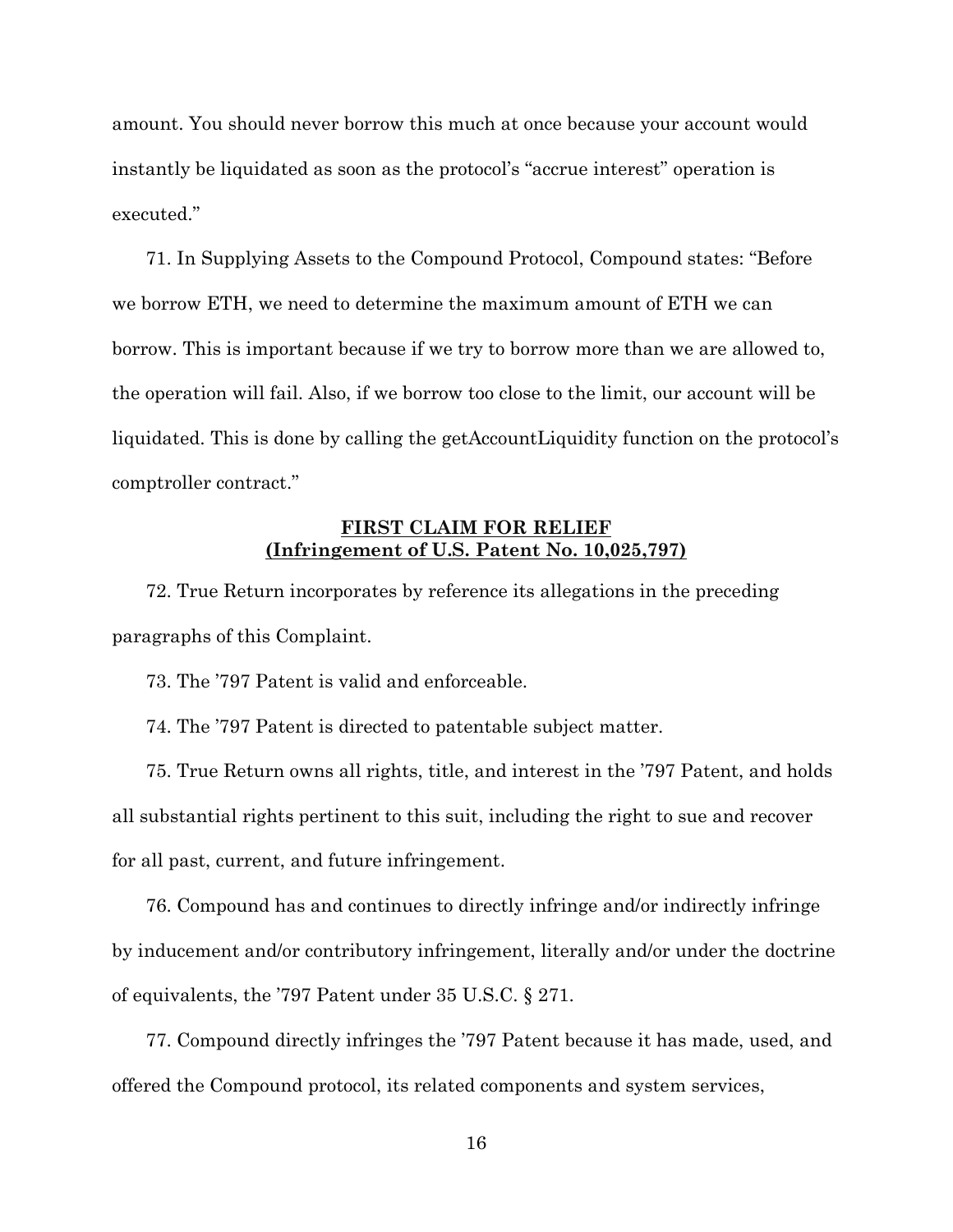cTokens, and COMP ownership interests in the United States. Compound represents to the public and its owners that it performs all the operations and services relating to its cTokens cryptocurrency banking products and COMP ownership interests. Compound describes itself as a decentralized autonomous protocol.

78. The Compound algorithmic, autonomous interest rate protocol satisfies all the limitations of one or more claims of the '797 Patent, including Claim 1 and

Claim 7.

79. Claim 1 of the '797 Patent recites:

- 1. A computer based method comprising:
- creating at least one electronic parallel storage of a differences layer linked to a distributed computer ledger (DCL); the DCL contains an electronic transaction record by a time-sequenced value or a time-sequenced string;
- accessing and storing a value through the at least one electronic parallel storage of the differences layer, the value from a group comprising of at least one time-sequenced electronically published data stream and at least one descriptive differential, wherein at least one differences processing engine running on a specialized computer system creates and stores parameters from a group comprised of a measurement differences and a descriptive differences;
- storing the DCL containing an electronic transactions record on at least one of a distributed network of connected independent computers or a decentralized network of computers wherein the electronic transaction record is time sequenced, and a writing or an appending of the electronic transaction records is performed on the distributed network of connected independent computers or the decentralized network of computers;
- storing the at least one electronic parallel storage of the differences layer on at least one of a centralized storage device controlled by the specialized computer system or a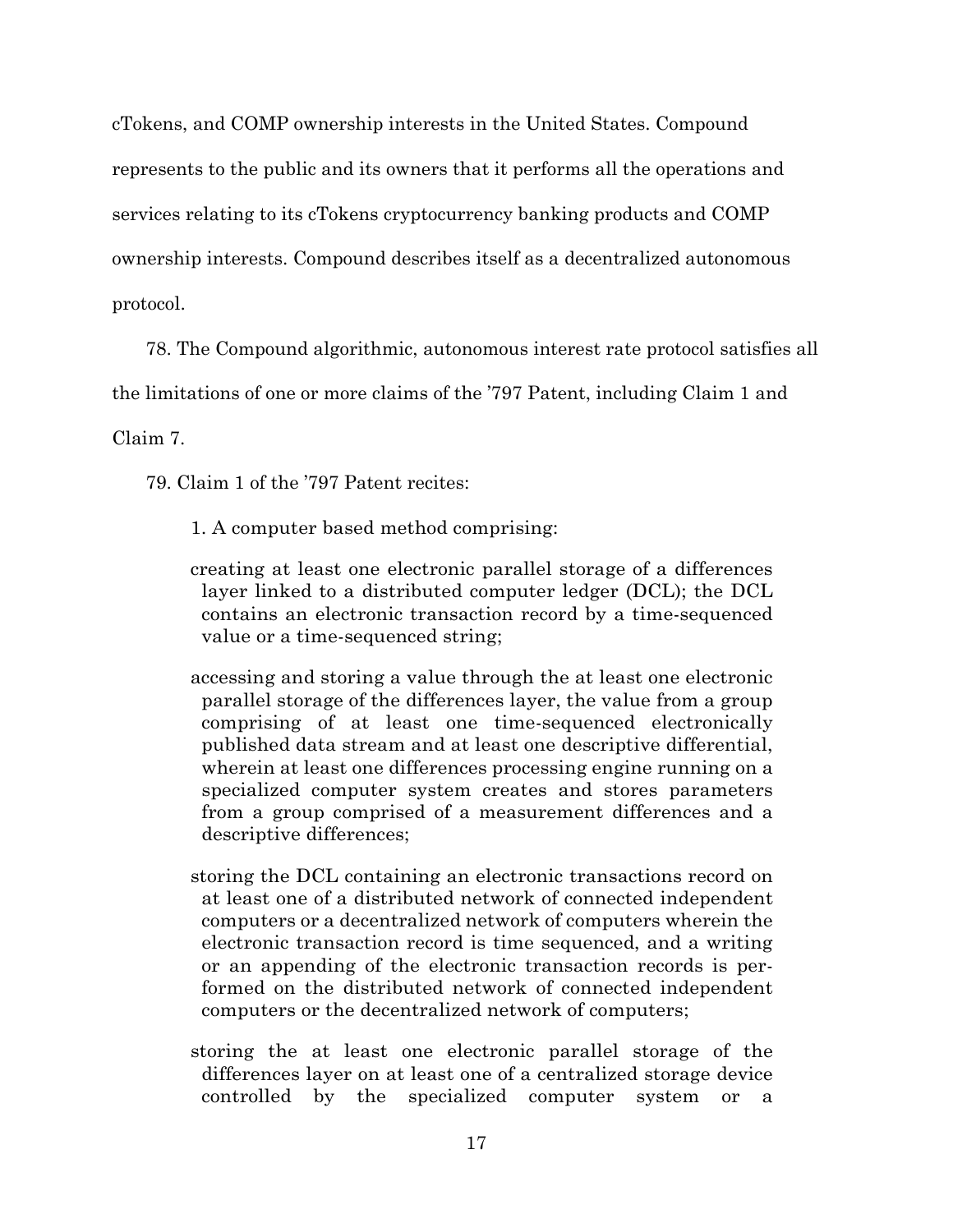decentralized storage device controlled by the specialized computer system for increasing functionality and utility of the DCL, reducing data storage requirements, eliminating transmission of redundant data, and improving data security;

- linking the electronic transaction record in the DCL to records of the at least one electronic parallel storage of the differences layer utilizing at least one time sequenced value, string, code, or key; and
- imputing at least one measured differential with a descriptive identifier or at least one descriptive identifier to the electronic transaction record of the DCL through data storage and processing on the at least one electronic parallel storage of the differences layer.

80. Operation of the Compound implements a computer based method.

81. For instance, Compound is a self-proclaimed algorithmic, autonomous interest rate protocol built for developers, and the Compound protocol cTokens and COMP tokens are managed and controlled by Compound's computer based method.

82. Operation of Compound meets the limitation of "creating at least one electronic parallel storage of a differences layer linked to a distributed computer ledger (DCL); the DCL contains an electronic transaction record by a timesequenced value or a time-sequenced string."

83. For instance, Compound accesses and stores price feed data such as published market prices to determine each user's borrowing capacity and liquidation thresholds; price feed data is stored within a service run by a Compound API (application programming interface), and these stored data feeds are linked to Compound tokens on the Ethereum blockchain through Compound's family of tokens such as cTokens. cTokens are compliant with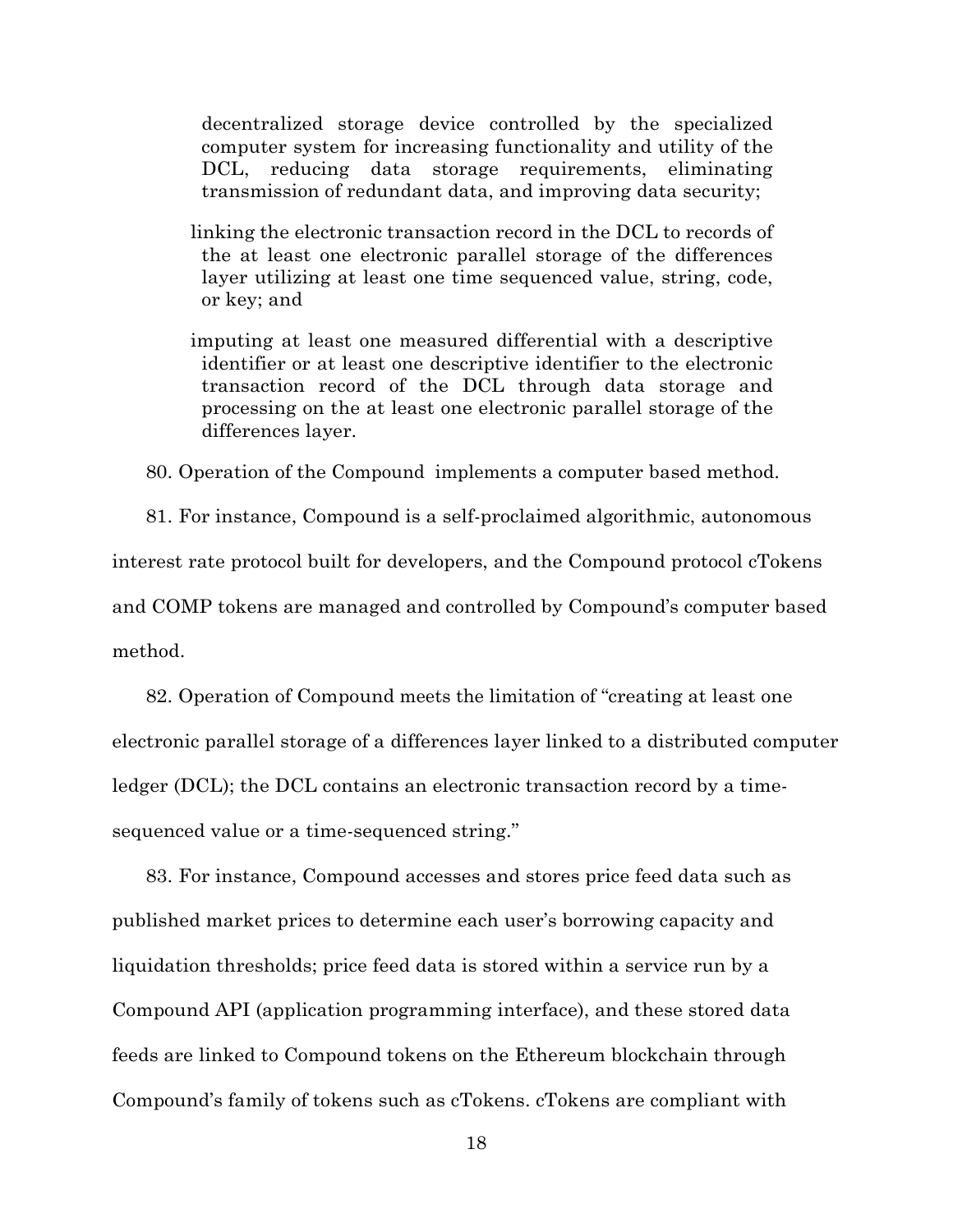Ethereum blockchain protocols and Ethereum uses incrementing time sequenced blocks including identifying keys or strings, such as a nonce, to arrange transactions records.

84. Operation of Compound meets the limitation of "accessing and storing a value through the at least one electronic parallel storage of the differences layer, the value from a group comprising of at least one time-sequenced electronically published data stream and at least one descriptive differential, wherein at least one differences processing engine running on a specialized computer system creates and stores parameters from a group comprised of a measurement differences and a descriptive differences."

85. For instance, Compound's UniswapAnchorView stores prices within acceptable bounds of a time-weighted average price which are also signed by a reporter. Compound stored values possess descriptive differences such as coded tickers (e,g. "ETH", "UNI", "WBTC"), and values possess time-in-seconds anchor periods and [time-based] anchor value-bounds to trigger updating. Compound's Anchor Bounds functions are based on differentials of values and descriptors, getting the highest and lowest ratio of the reported price to the anchor price that will still trigger the price to be updated (based on 18 decimals of precision).

86. Operation of Compound meets the limitation of "storing the DCL containing an electronic transactions record on at least one of a distributed network of connected independent computers or a decentralized network of computers wherein the electronic transaction record is time sequenced, and a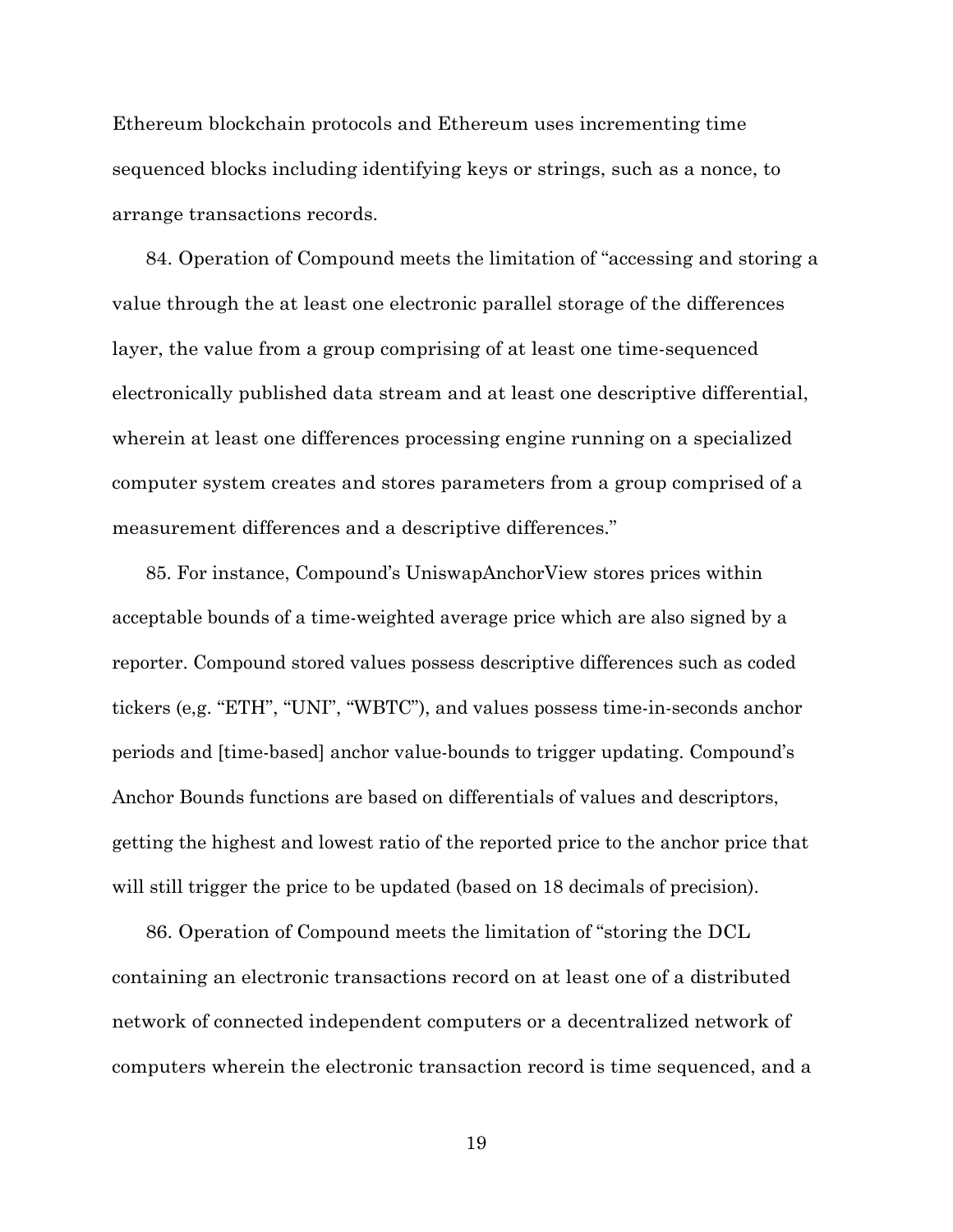writing or an appending of the electronic transaction records is performed on the distributed network of connected independent computers or the decentralized network of computers."

87. For instance, Compound operates with two types of cTokens: CErc20 and CEther. Though both types expose the EIP-20 interface, CErc20 wraps an underlying ERC-20 asset, while CEther simply wraps Ether itself. The EIP-20 interface is an Ethereum blockchain token standard for transaction records on a distributed network of connected independent computers operating a blockchain.

88. Operation of Compound meets the limitation of "storing the at least one electronic parallel storage of the differences layer on at least one of a centralized storage device controlled by the specialized computer system or a decentralized storage device controlled by the specialized computer system for increasing functionality and utility of the DCL, reducing data storage requirements, eliminating transmission of redundant data, and improving data security."

89. For instance, Compound's UniSwapAnchoredView is updated with an asset's price, but where price data is determined invalid, price data is not stored. Further UniSwapAnchoredView only stores prices that are within an acceptable bound of the Uniswap time-weighted average price and are signed by a reporter. Also, Compound contains logic that upscales the posted prices into the format that Compound's Comptroller expects. Compound's Open Price Feed price data is described as the system's "source of truth for prices"; Compound's price storage protocol limits and protects Compound's storage of data based on a variety of factors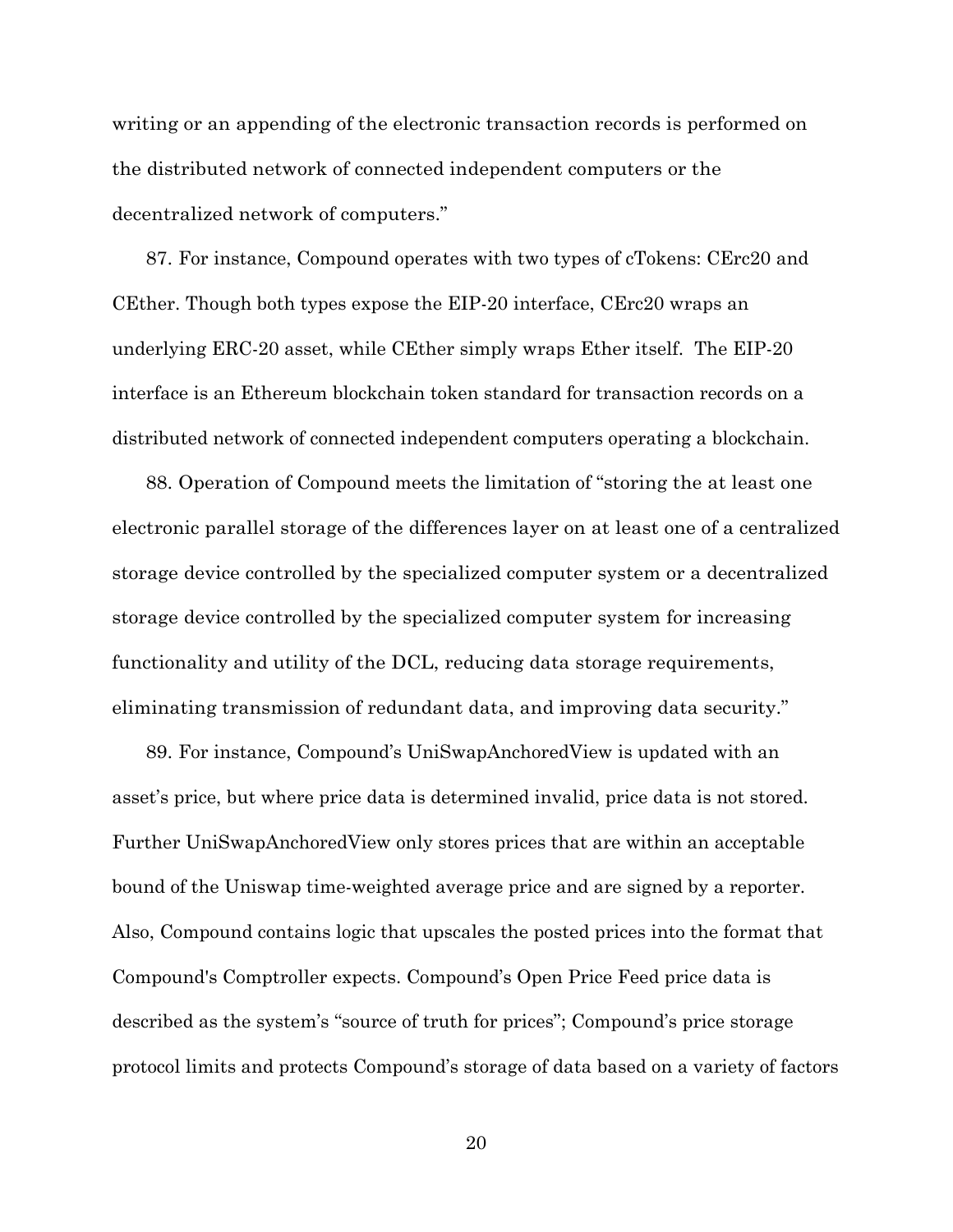including rates of change for the purpose of reducing redundant or invalid values storage.

90. Operation of Compound meets the limitation of "linking the electronic transaction record in the DCL to records of the at least one electronic parallel storage of the differences layer utilizing at least one time sequenced value, string, code, or key."

91. For instance, Compound's cTokens operate through an EIP-20 interface, and cTokens are transactions recorded on the Ethereum blockchain, and Compound's Comptroller operates as a risk management layer for the Compound protocol applying system time sequences and string coded descriptors such as "ETH" or "WBTC". Each time a user interacts with a cToken (a transaction record on the distributed Ethereum blockchain), the Comptroller is asked to approve or deny the transaction. The Comptroller maps user balances to prices (via the Price Oracle) to risk weights (called Collateral Factors) to make its determinations. Compound's Open Price Feed price data is described as the system's "source of truth for prices"; Compound's price storage protocol limits and protects Compound's storage of data based on a variety of factors including rates of change and validity.

92. Operation of Compound meets the limitation of "imputing at least one measured differential with a descriptive identifier or at least one descriptive identifier to the electronic transaction record of the DCL through data storage and processing on the at least one electronic parallel storage of the differences layer."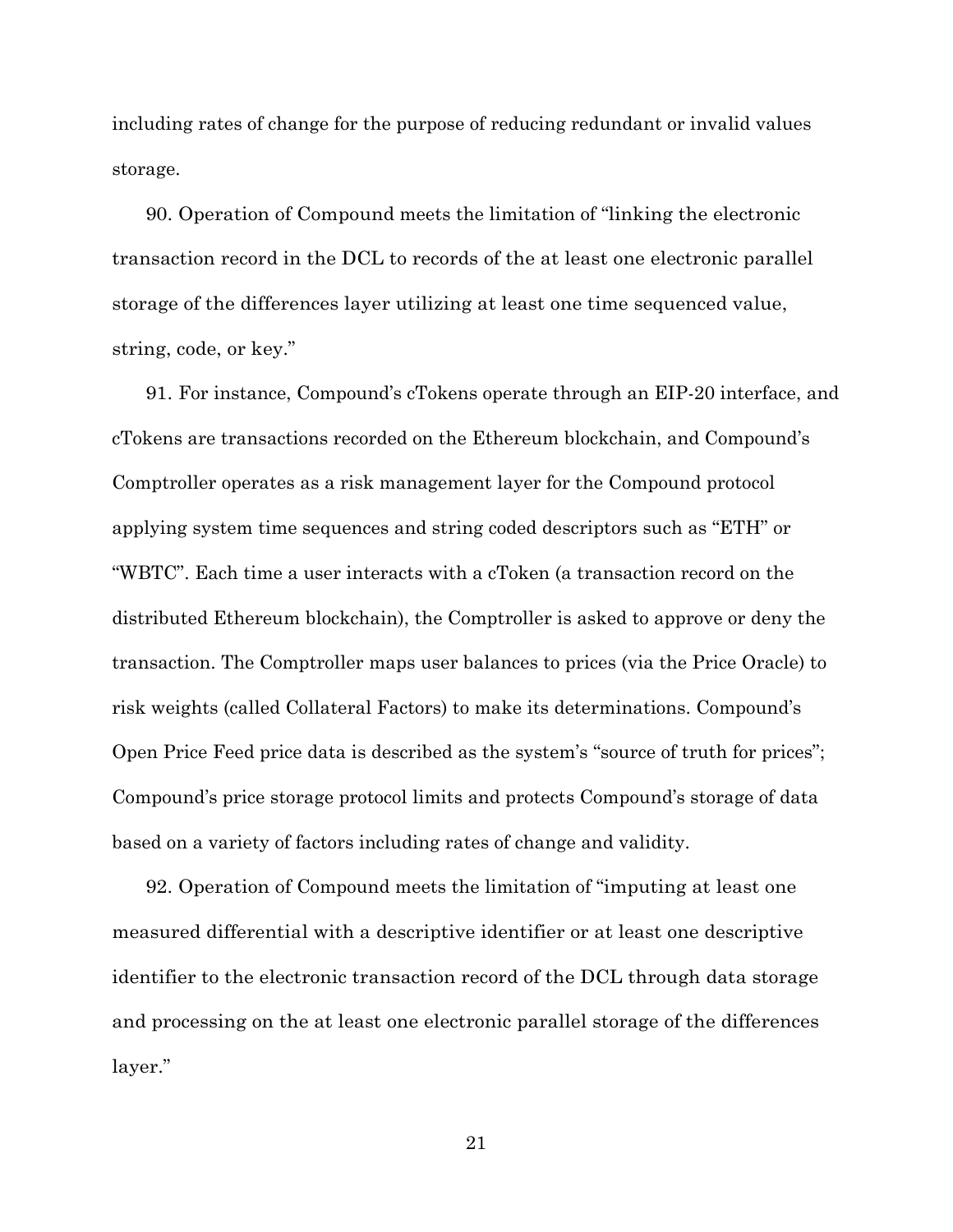93. For instance, Compound publishes and stores interest rates for its Ethereum-based cTokens. Compound's market history service retrieves values through an API where the system has stored market differentiated interest rates (differentiated by collateral type including "ETH" or "WBTC") applicable to certain points in time. The interest rates, specific to time-sequencing and the descriptive identifiers of type (e.g. "ETH", "WBTC"). When users and applications supply an asset to Compound, they begin earning a variable interest rate instantly, and interest accrues time-sequenced by every Ethereum block (currently ~13 seconds). Compound accruals are effected through cToken transactions written and recorded on the Ethereum blockchain.

94. Also for instance, Compound uses a price feed contract that determines if pricing falls within an acceptable bounds of the time-weighted average price; price values are stored along with collateral factors map to descriptive differentials, and collateral factors are subject to change and are stored based on time-sequence. An asset's collateral factor (based on descriptive differentials such as "ETH", "USDC" or "WBTC") can be obtained using the Comptroller contract. Collateral factors are subject to change by Compound Governance with a minimum transition period of five days. An example of a collateral factor is as follows, a user supplies 100 USDC as collateral and the posted collateral factor for USDC is 50%. The user can borrow at most 50 USDC worth of another asset at any given time resulting in an Ethereum recording. Before a borrowing, Compound determines the maximum amount available for borrow based on stored prices and stored collateral factors. If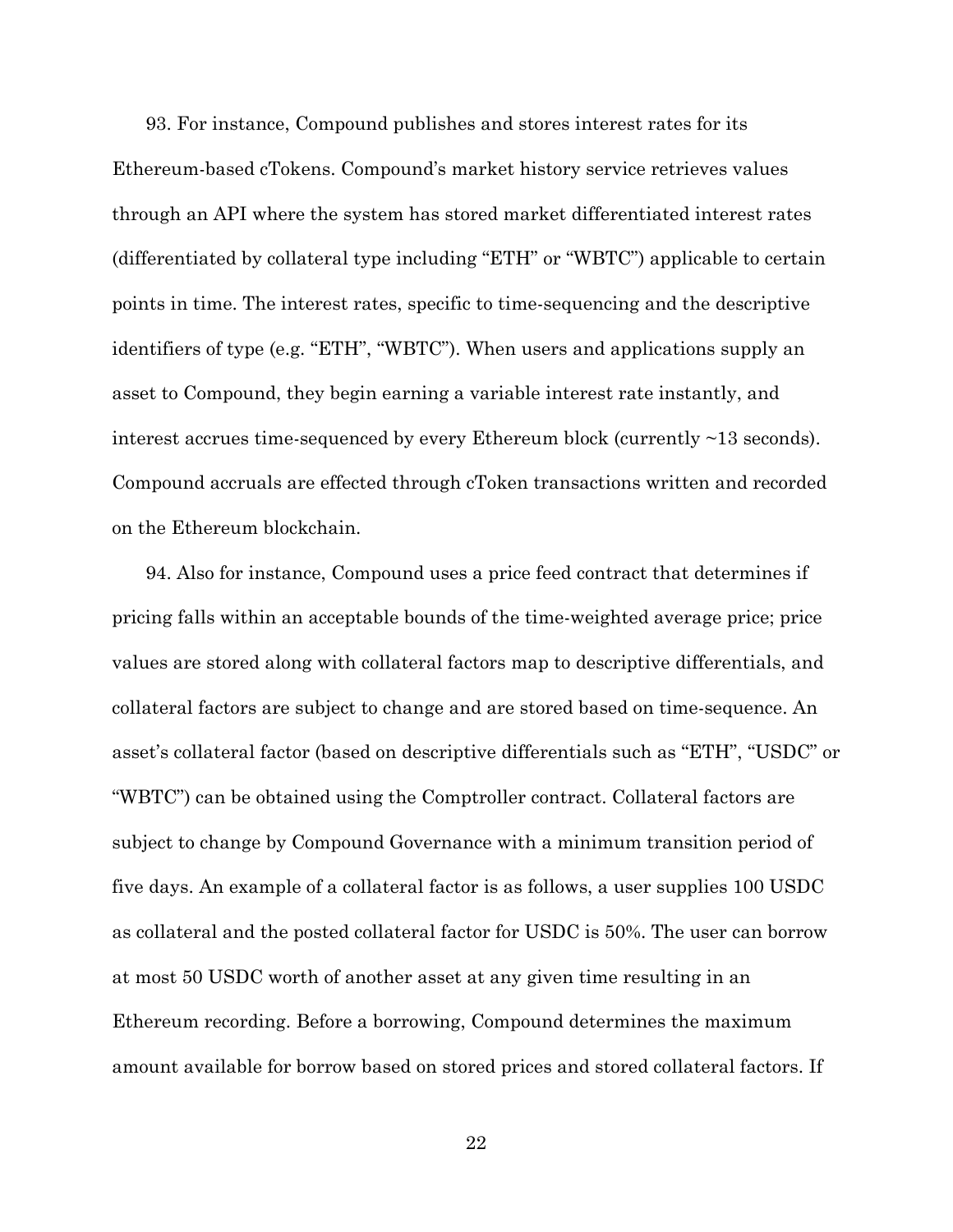borrowed amounts are too close to the limits (based on prices and collateral values),

an account will be liquidated through Compound's getAccountLiquidity function on

the protocol's comptroller contract, resulting in a transaction recording on the

Ethereum blockchain.

95. Claim 7 of the '797 Patent recites:

**7**. A system comprising:

- a system having a memory device, the memory device further including a Random Access Memory (RAM);
- a processor connected to the memory device, the processor is configured to:
	- create at least one electronic parallel storage of a differences layer linked to a distributed computer ledger (DCL), both the electronic parallel storage of the differences layer and the DCL containing a respective electronic transaction record, a time-sequenced value, or a time-sequenced string;
	- access a value from a group comprising of at least one timesequenced electronically published data stream and at least one descriptive differential;
	- store the values from a group comprising of at least one timesequenced electronically published data stream and at least one descriptive differential on the at least one electronic parallel storage of the differences layer;
	- align and link a stored value record of the at least one electronic parallel storage of the differences layer to the electronic transaction record of the DCL utilizing at least one time sequenced value, string, code, or key; and
	- impute at least one measured differential with a descriptive identifier or at least one descriptive identifier to the electronic transaction record of the DCL.

96. Compound is a system which operates as an algorithmic, autonomous

interest rate protocol.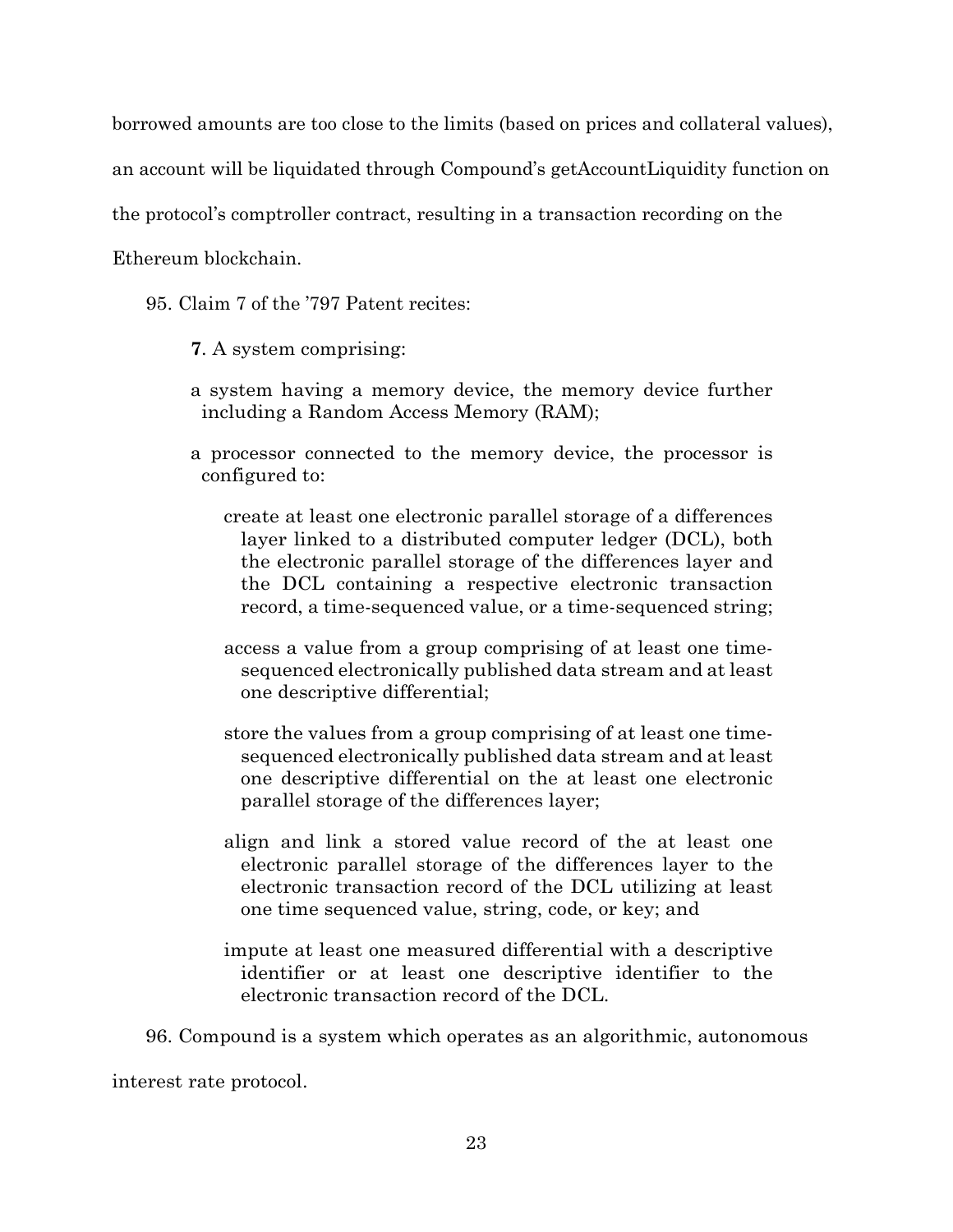97. Compound meets the limitation of "a system having a memory device, the memory device further including a Random Access Memory (RAM)"

98. For instance, Compound is an autonomous protocol operating on the Ethereum blockchain. Compound's UniswapAnchoredView is updated with an asset's price (e.g. "ETH", "WBTC"), and only valid prices are stored. Relating to Compound's interest rate values,the history of each interest rate, for each money market, is captured by an Interest Rate Index, which is calculated each time an interest rate changes; Compound's market history service retrieves historical information about a market. You can use Compound's market history API to find out the values of interest rates at a certain point in time.

99. Compound meets the limitation of "a processor connected to the memory device."

100. For instance, Compound's UniswapAnchoredView only stores prices that are within an acceptable bound of the Uniswap time-weighted average price and are signed by a reporter and Compound also contains logic that upscales the posted prices into the format that Compound's Comptroller expects.

101. Compound meets the limitation of "the processor is configured to: create at least one electronic parallel storage of a differences layer linked to a distributed computer ledger (DCL), both the electronic parallel storage of the differences layer and the DCL containing a respective electronic transaction record, a time-sequenced value, or a time-sequenced string."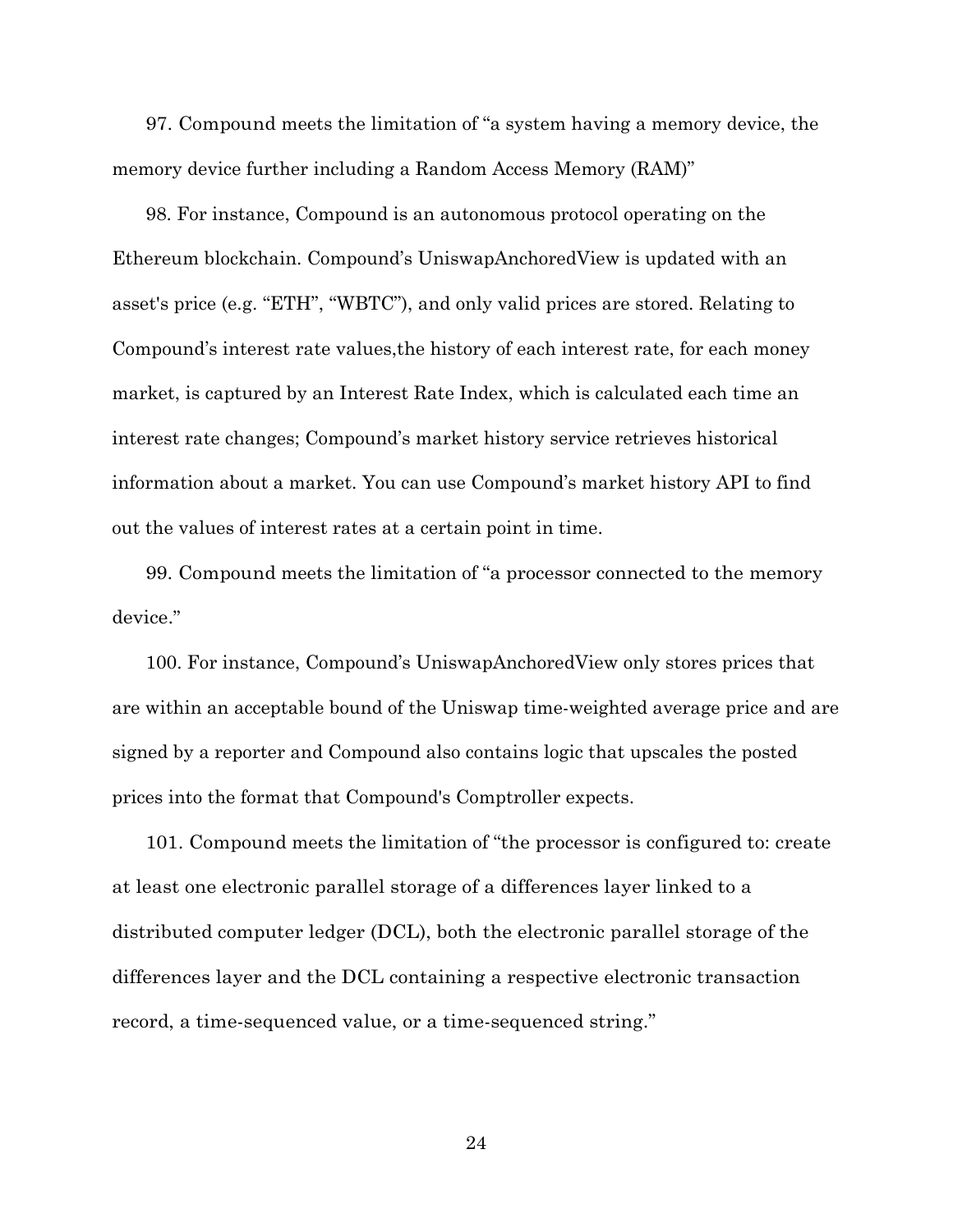102. For instance, Compound's price oracle maintains the current exchange rate of each supported asset, pooling prices from the top 10 exchanges, where pooled prices are time sequenced and stored on Compound's protocol and used to determine a borrowing capacity and collateral requirements for Compound's cTokens which are written as time-sequenced transaction records to the distributed Ethereum blockchain. Compound stored values possess descriptive differences such as coded tickers (e,g. "ETH", "UNI", "WBTC"), and values possess time-in-seconds anchor periods and time-based anchor (value) bounds to trigger updating. Compound's Anchor Bounds functions are based on differentials, getting the highest and lowest ratio of the reported price to the anchor price that will still trigger the price to be updated (based on 18 decimals of precision).

103. Compound meets the limitation of "the processor is configured to: … access a value from a group comprising of at least one time-sequenced electronically published data stream and at least one descriptive differential."

104. For instance, related to price values, Compound protocol relies on a price feed, maintained by our team, to determine each user's borrowing capacity and to measure liquidation thresholds. A Price Oracle maintains the current exchange rate of each supported asset (each with a differentiating descriptor such as "ETH" or "WBTC") pools prices from the top 10 exchanges; Compound's UniswapAnchoredView only stores prices that are within an acceptable bound of the Uniswap time-weighted average price and are signed by a reporter. Relating to published rates, the market history service retrieves historical information about a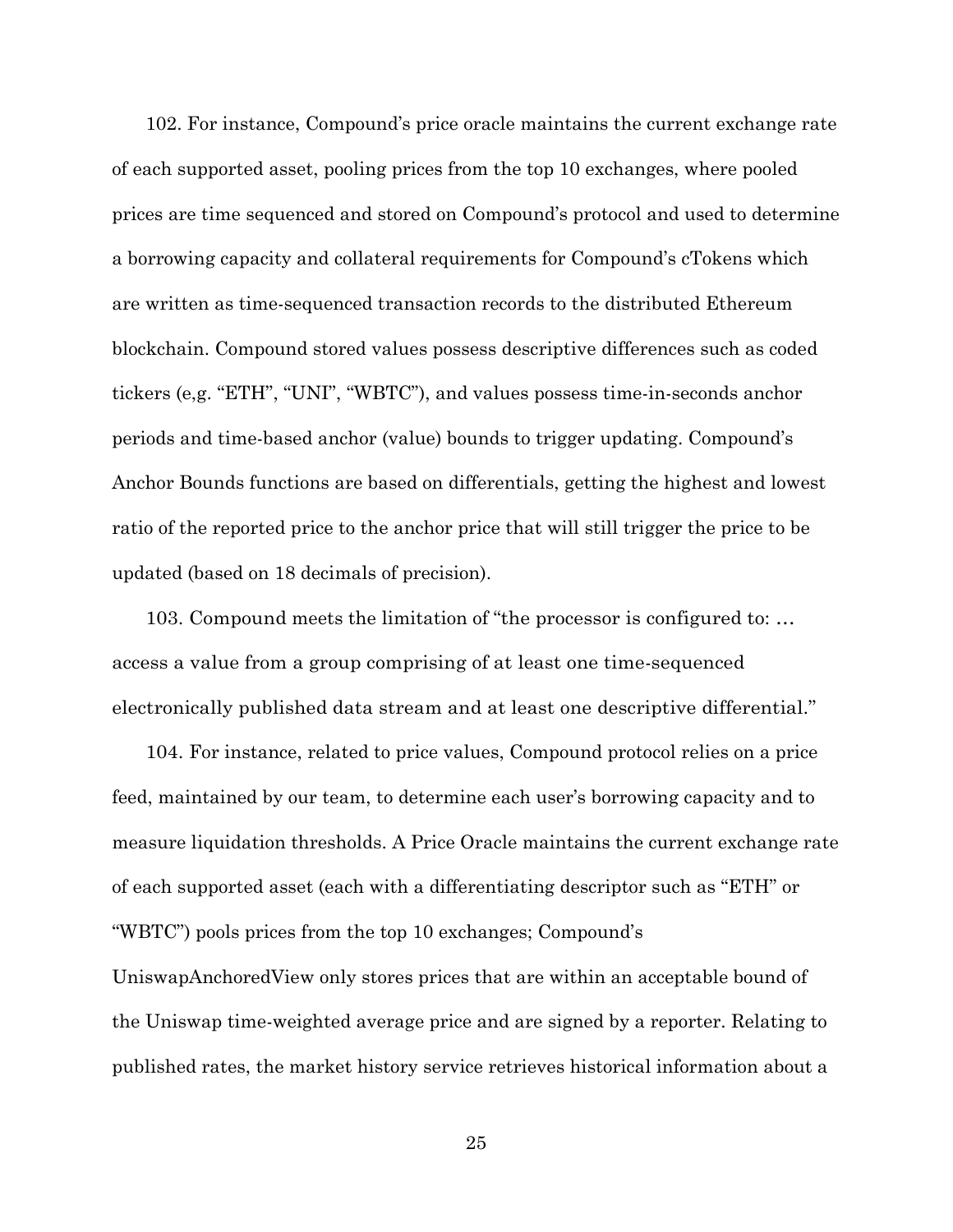market. You can use this API to find out the values of interest rates at a certain point in time, and it's especially useful for making charts and graphs of the timeseries values.

105. Compound meets the limitation of "the processor is configured to: … store the values from a group comprising of at least one time-sequenced electronically published data stream and at least one descriptive differential on the at least one electronic parallel storage of the differences layer."

106. For instance, Compound's UniswapAnchorView stores prices within acceptable bounds of a time-weighted average price which are also signed by a reporter. Compound stored values possess descriptive differences such as coded tickers (e,g. "ETH", "UNI", "WBTC"), and values possess time-in-seconds anchor periods and time-based anchor (value) bounds to trigger updating. Compound's Anchor Bounds functions are based on differentials, getting the highest and lowest ratio of the reported price to the anchor price that will still trigger the price to be updated (based on 18 decimals of precision).

107. Compound meets the limitation of "the processor is configured to: … align and link a stored value record of the at least one electronic parallel storage of the differences layer to the electronic transaction record of the DCL utilizing at least one time sequenced value, string, code, or key."

108. For instance, Compound cTokens operate through an EIP-20 interface, and cTokens are transactions recorded on the Ethereum blockchain, and Compound's Comptroller operates as a risk management layer for the Compound protocol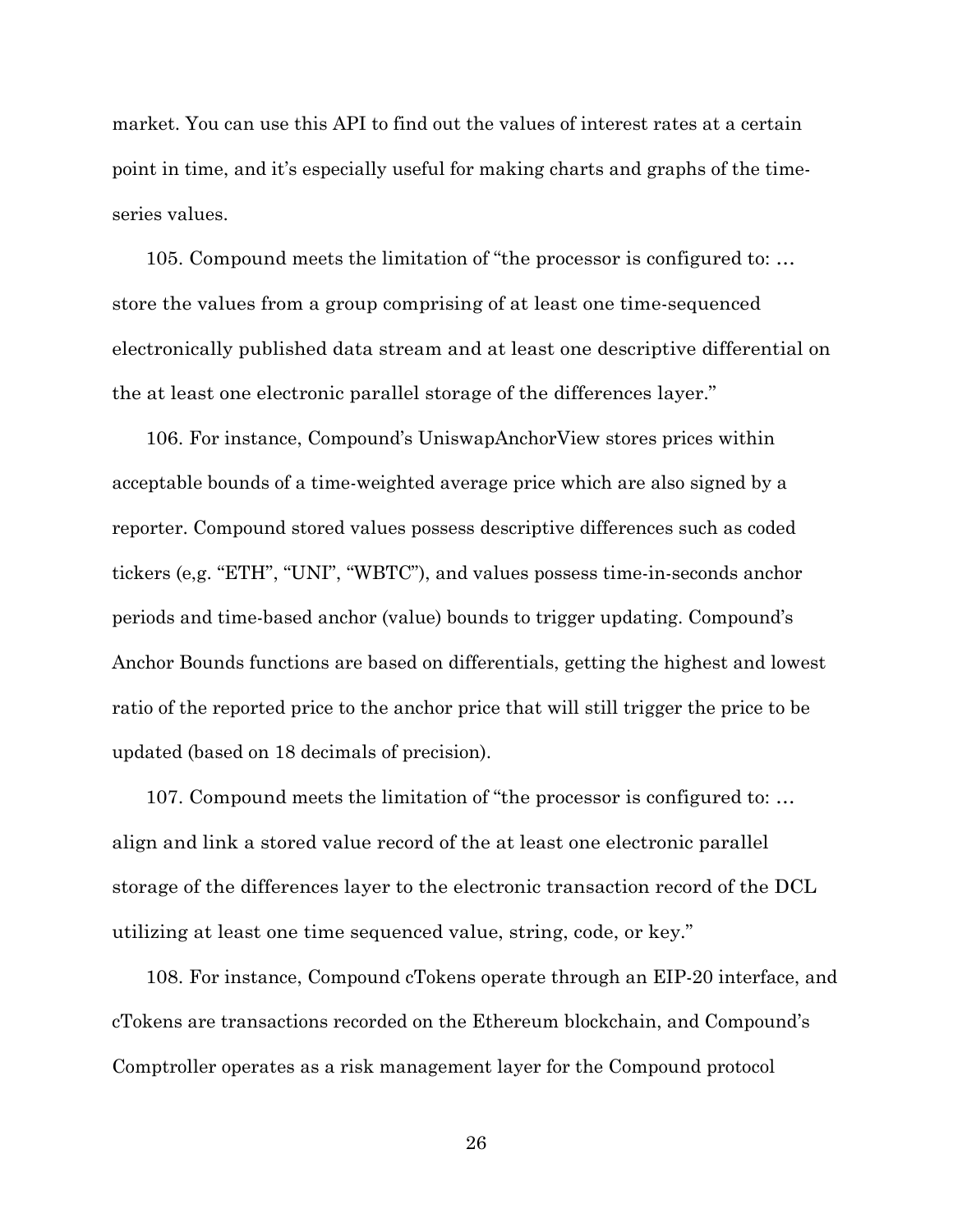applying system time sequences and coded descriptors such as "ETH" or "WBTC". Each time a user interacts with a cToken (a transaction record on the distributed Ethereum blockchain), the Comptroller is asked to approve or deny the transaction. The Comptroller maps user balances to prices (via the Price Oracle) to risk weights (called Collateral Factors) to make its determinations. Compound's Open Price Feed price data is described as the system's "source of truth for prices"; Compound's price storage protocol limits and protects Compound's storage of data based on a variety of factors including rates of change and validity

109. Compound meets the limitation of "the processor is configured to: … impute at least one measured differential with a descriptive identifier or at least one descriptive identifier to the electronic transaction record of the DCL."

110. For instance, Compound cTokens operate through an EIP-20 interface, and cTokens are transactions recorded on the Ethereum blockchain, and Compound's Comptroller operates as a risk management layer for the Compound protocol applying system time sequences and coded descriptors such as "ETH" or "WBTC". Each time a user interacts with a cToken (a transaction record on the distributed Ethereum blockchain), the Comptroller is asked to approve or deny the transaction. The Comptroller maps user balances to prices (via the Price Oracle) to risk weights (called Collateral Factors) to make its determinations. Compound's Open Price Feed price data is described as the system's "source of truth for prices"; Compound's price storage protocol limits and protects Compound's storage of data based on a variety of factors including rates of change and validity. Relating to interest rates,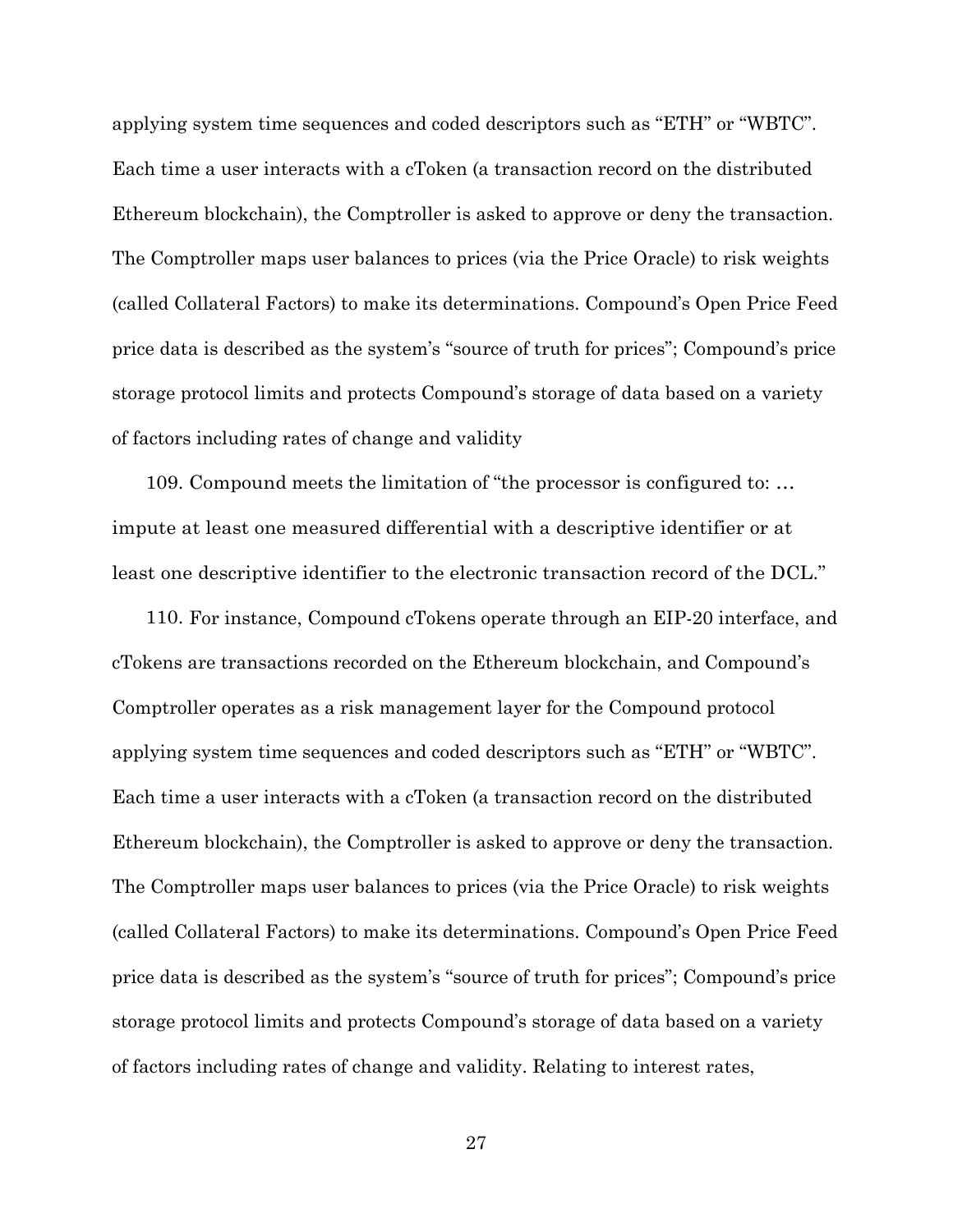Compound publishes and stores interest rates for its Ethereum-based cTokens. Compound's market history service retrieves values through an API where the system has stored market differentiated interest rates (differentiated by collateral type including "ETH" or "WBTC") applicable to certain points in time. The interest rates are specific to time-sequencing and the descriptive identifiers of type (e.g. "ETH", "WBTC"). When users and applications supply an asset to Compound, they begin earning a variable interest rate instantly, and interest accrues timesequenced by every Ethereum block (currently ~13 seconds). Compound accruals are affected through cToken transaction records recorded and written on the Ethereum blockchain. Relating to linked and imputed liquidation, Compound uses a price feed contract that determines if pricing falls within an acceptable bounds of the time-weighted average price; price values are stored along with collateral factors, where collateral factors are subject to change, stored based on timesequence and an asset's collateral factor (e.g. based on descriptive differentials "ETH", "USDC" or "WBTC") can be obtained using the Comptroller contract. Collateral factors are subject to change by Compound Governance with a minimum transition period of five days. An example of a collateral factor is as follows, a user supplies 100 USDC as collateral and the posted collateral factor for USDC is 50%. The user can borrow at most 50 USDC worth of another asset at any given time resulting in an Ethereum recording. Related, before a borrowing, Compound determines the maximum amount available for borrow based on stored prices and stored collateral factors. If borrowed amounts are too close to the limits (based on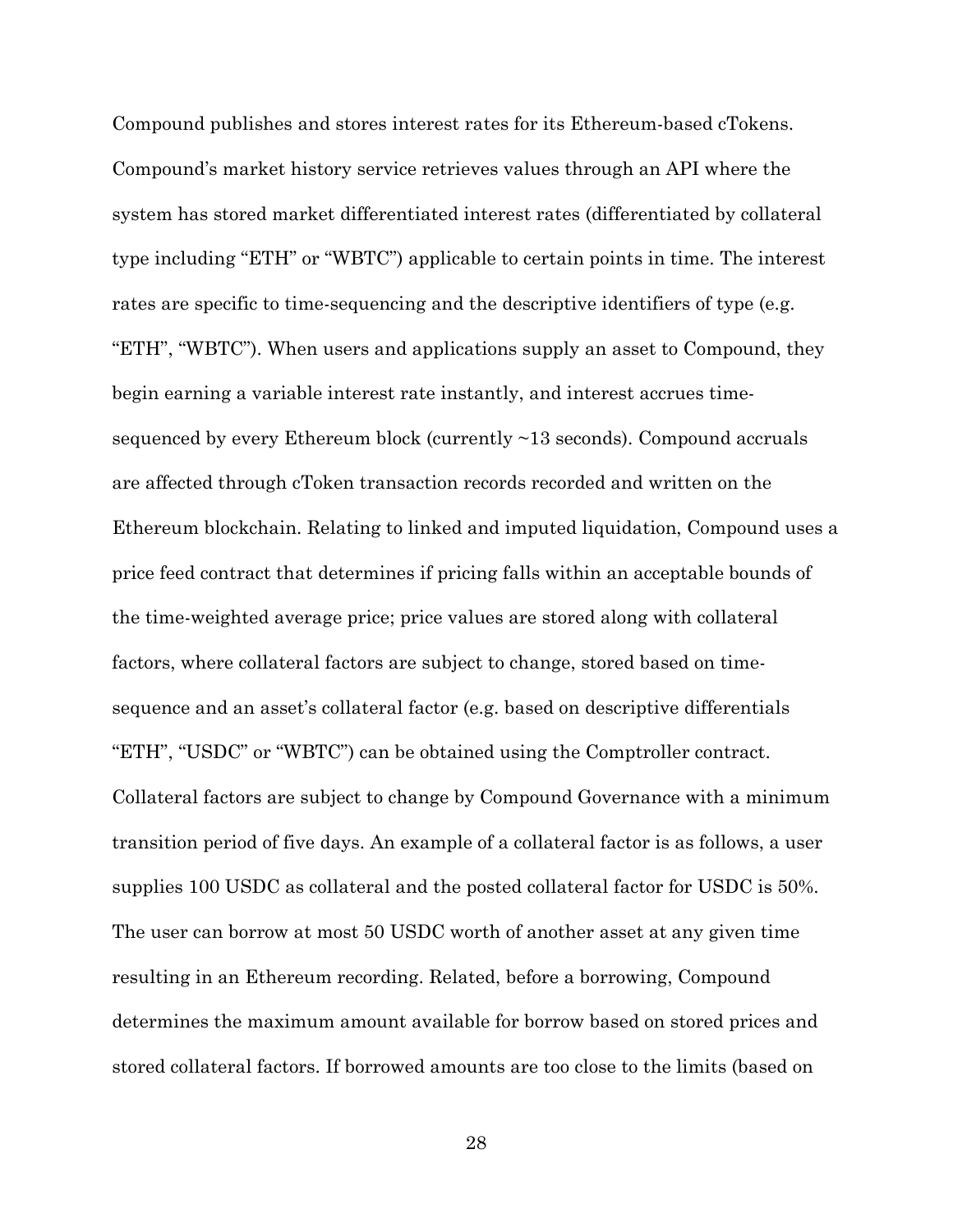prices and collateral values), an account will be liquidated through Compound's getAccountLiquidity function on the protocol's comptroller contract, resulting in a transaction recording on the Ethereum blockchain.

## **PRAYER FOR RELIEF**

WHEREFORE, True Return respectfully requests the following relief:

- (a) judgment in favor of True Return that Compound has infringed, literally or under the doctrine of equivalents, U.S. Patent No. 10,025,797;
- (b) a judgment and order finding that Compound's infringement has been willful;
- (c) a judgment and order requiring Compound to pay True Return its damages, costs, expenses, prejudgment interest, post-judgment interest, and enhanced damages for Compound's infringement, and to provide an accounting of ongoing post-judgment infringement;
- (d) a judgment and order finding that this is an exceptional case within the meaning of 35 U.S.C. § 285 and awarding True Return its reasonable attorneys' fees against Compound;
- (e) an order preliminarily enjoining Compound from making, using, selling, or offering for sale the claimed subject matter of U.S. Patent No. 10,025,797;
- (f) an order permanently enjoining Compound from making, using, selling, or offering for sale the claimed subject matter of U.S. Patent No. 10,025,797, or such other equitable relief the Court deems warranted; and
- (g) any and all other relief any and all other relief as the Court may deem appropriate and just under the circumstances.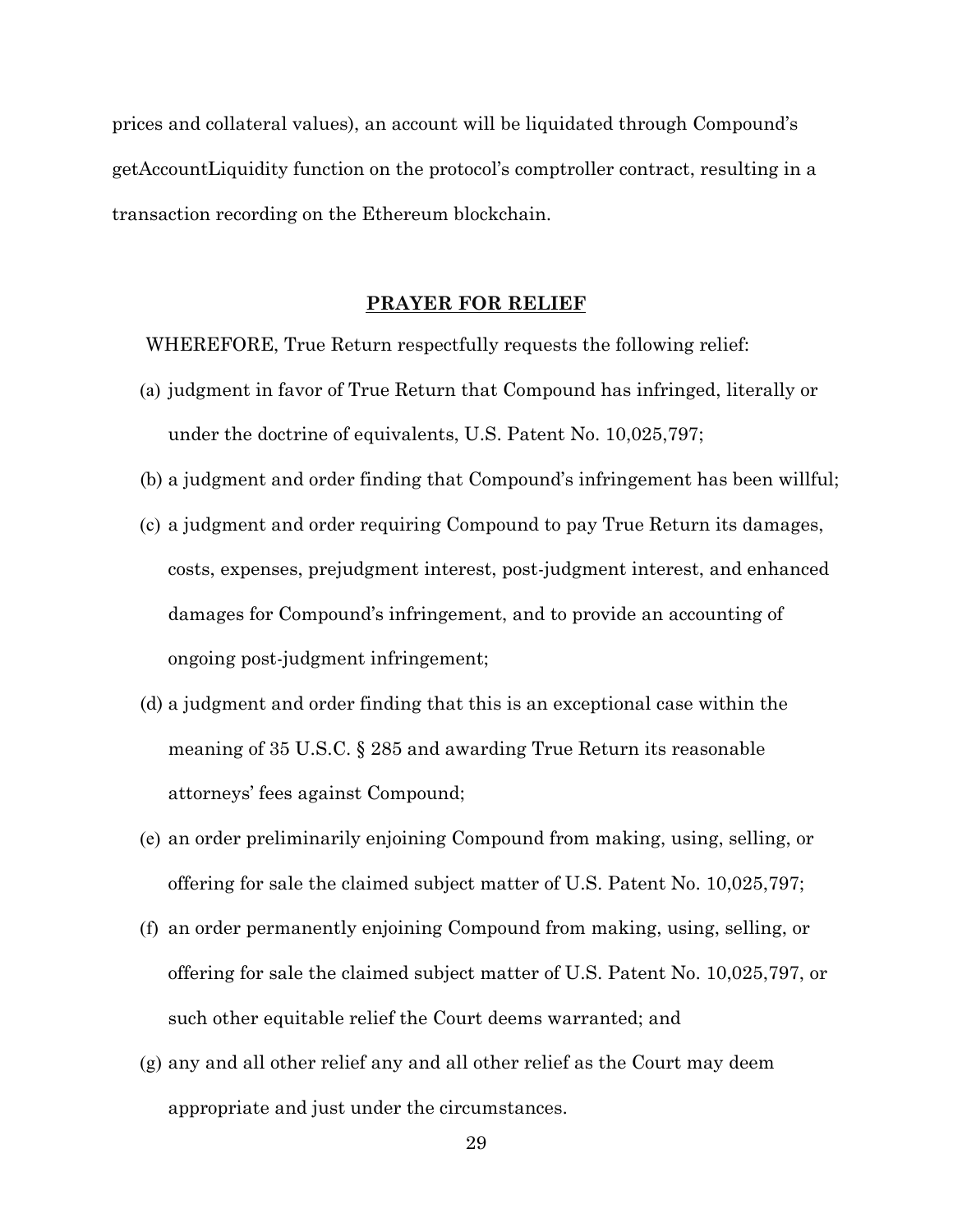# **DEMAND FOR JURY TRIAL**

True Return requests a trial by jury on all issues so triable.